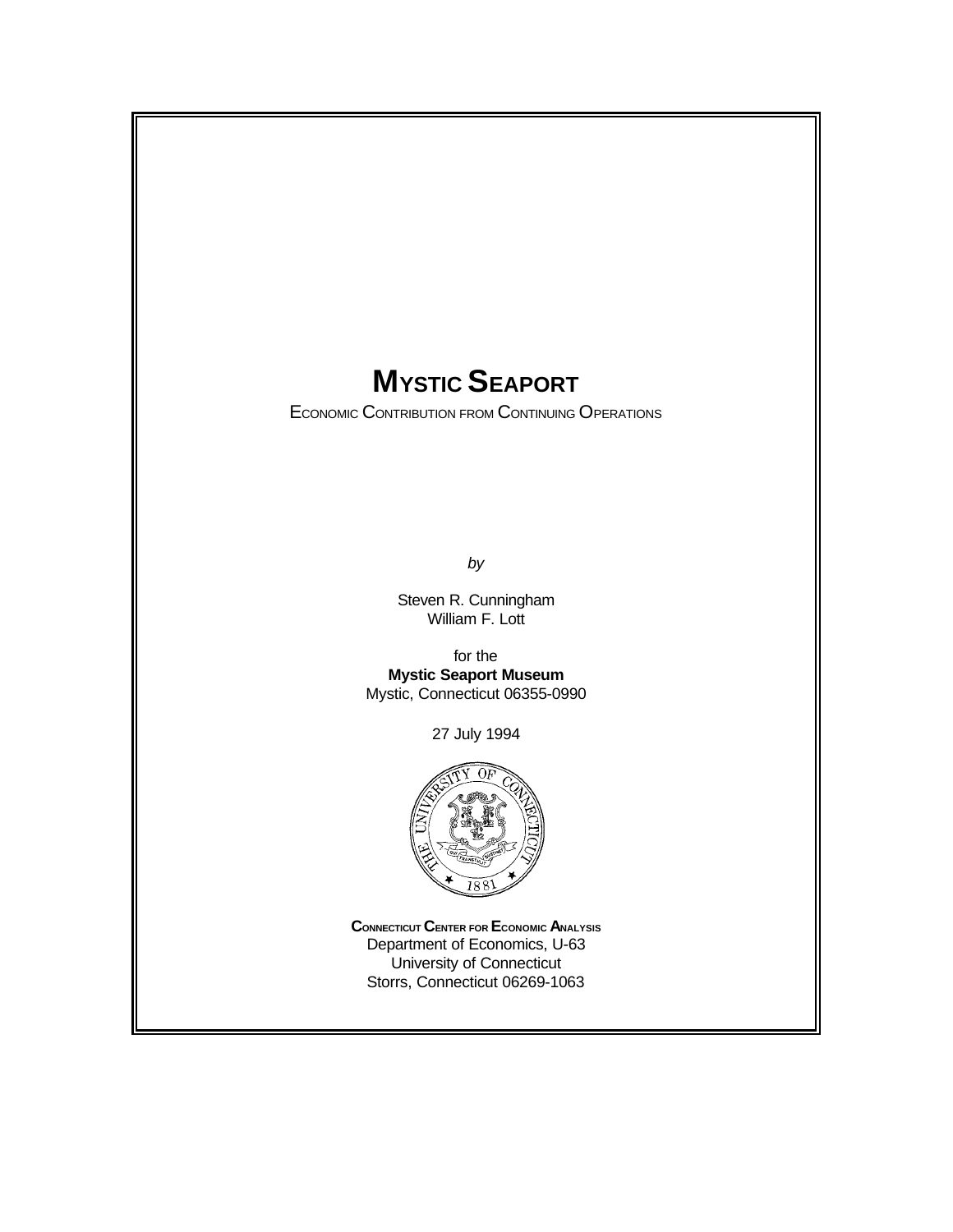#### **EXECUTIVE SUMMARY**

This is an analysis of the economic contribution of the Mystic Seaport Museum to the State of Connecticut. The study focuses on continuing operations at current levels.

Specifically, the study considers the change in economic activity—gross state product, disposable income, final sales, tax receipts, employment, etc.—resulting from the continuing operations of the museum.

A summary of the results are given in the panels given on the next three pages.

We believe that the 50% case represents the most likely case for a variety of reasons.

- In 1993, 81% of Mystic Seaport visitors came from outside Connecticut (U.S. 73% and foreign 8%), 19% came from Connecticut.
- The 1993 State of Connecticut survey of *Connecticut Guide* respondents reports that 69% of visitors are headed to Southeastern Connecticut.
- Mystic Coast and Country research indicates that 79% of respondents to their toll-free access number are coming to visit the Mystic Seaport, as compared with 59% coming to the Aquarium and 34% coming to the Casino.

If approximately 70-80% of those coming to the state are intending to visit the Mystic Seaport, how many would come if the Mystic Seaport were not in operation? 20-30%? The remaining percentage, 50% thus represents our most likely case, with other cases at less than 50% included to demonstrate the sensitivity of the analysis.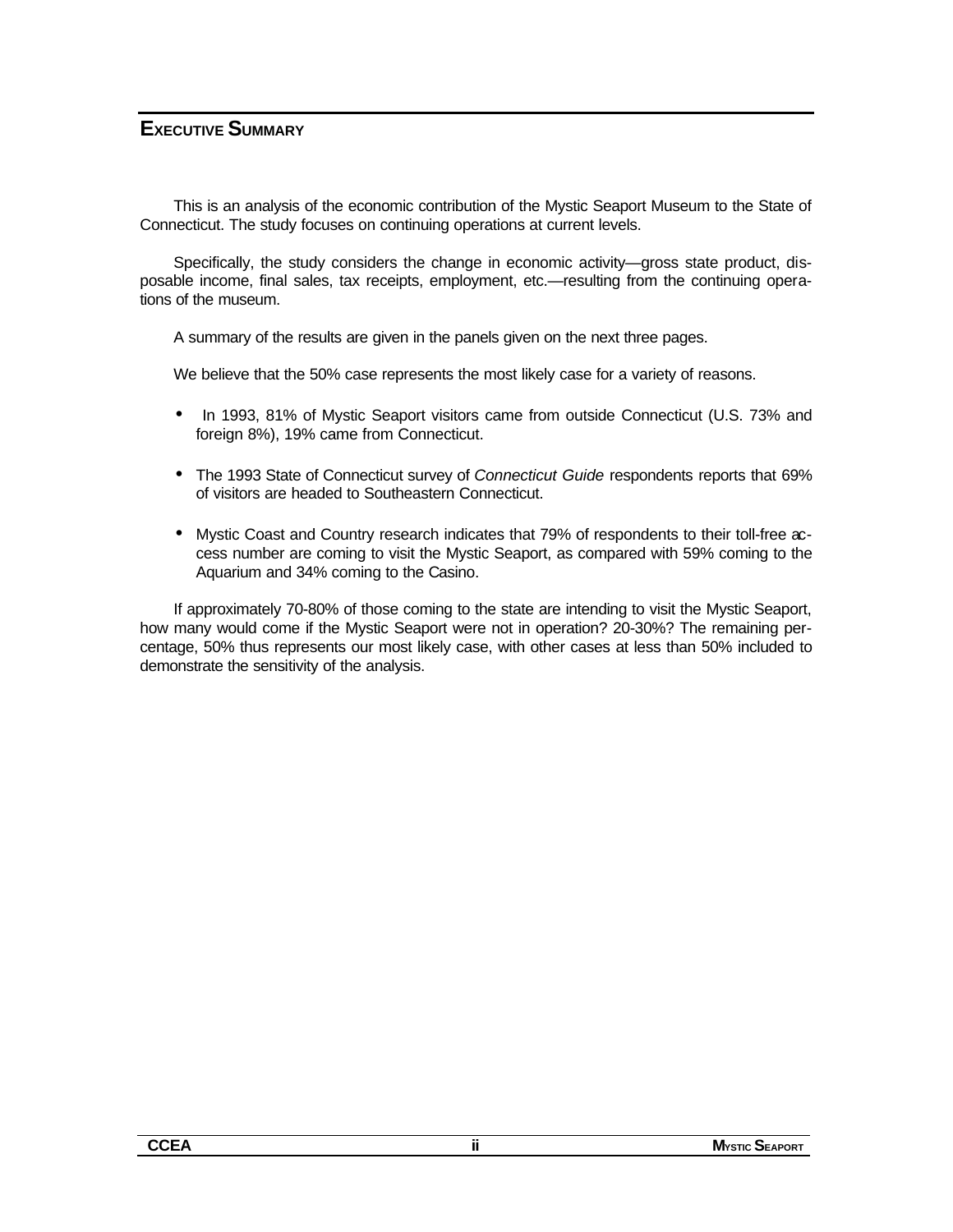# **Mystic Seaport Annual Economic Contribution to the State 50% New Tourist Case (all figures are current dollars)**

- 1,252 Jobs (Total)
- 1,234 Jobs in the Private Sector, involving \$36.5 million in wages and salaries
- \$34.5 million in Disposable Income
- \$6.60 in Per Capita Disposable Income
- \$53.9 million in Gross State Product, \$2.30 for every \$1.00 in budget expense
- \$17.0 million in Private Fixed Investment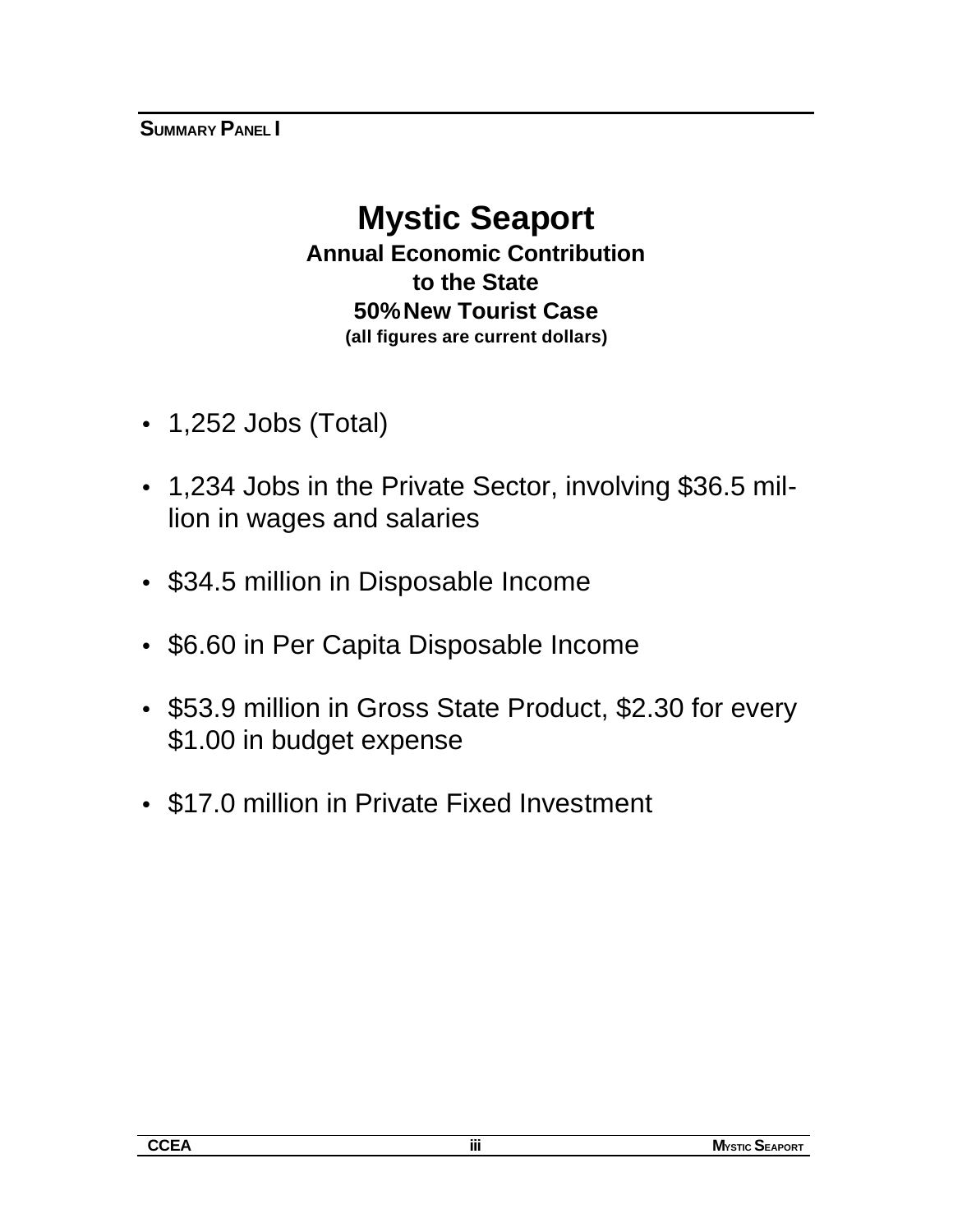# **Mystic Seaport**

**Annual Economic Contribution to the State 33% New Tourist Case (all figures are current dollars)**

- 1080 Jobs (Total)
- 1065 Jobs in the Private Sector, involving \$31.6 million in wages and salaries
- \$29.8 million in Disposable Income
- \$5.70 in Per Capita Disposable Income
- \$46.4 million in Gross State Product, \$2.00 for every \$1.00 in budget expense
- \$14.6 million in Private Fixed Investment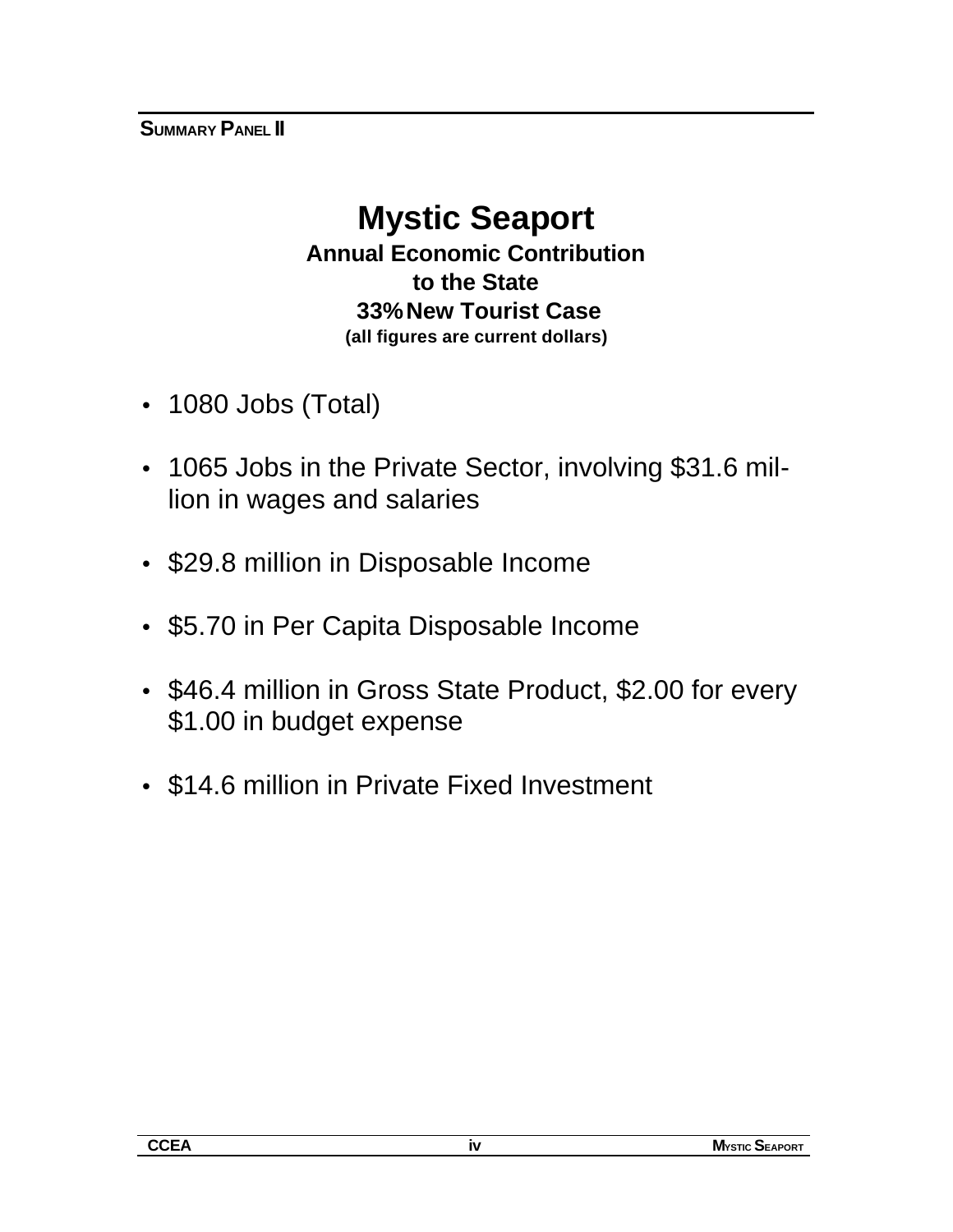# **Mystic Seaport Annual Economic Contribution to the State 25% New Tourist Case (all figures are current dollars)**

- 995 Jobs (Total)
- 980 Jobs in the Private Sector, involving \$29.1 million in wages and salaries
- \$27.4 million in Disposable Income
- \$5.30 in Per Capita Disposable Income
- \$42.7 million in Gross State Product, \$1.80 for every \$1.00 in budget expense
- \$13.5 million in Private Fixed Investment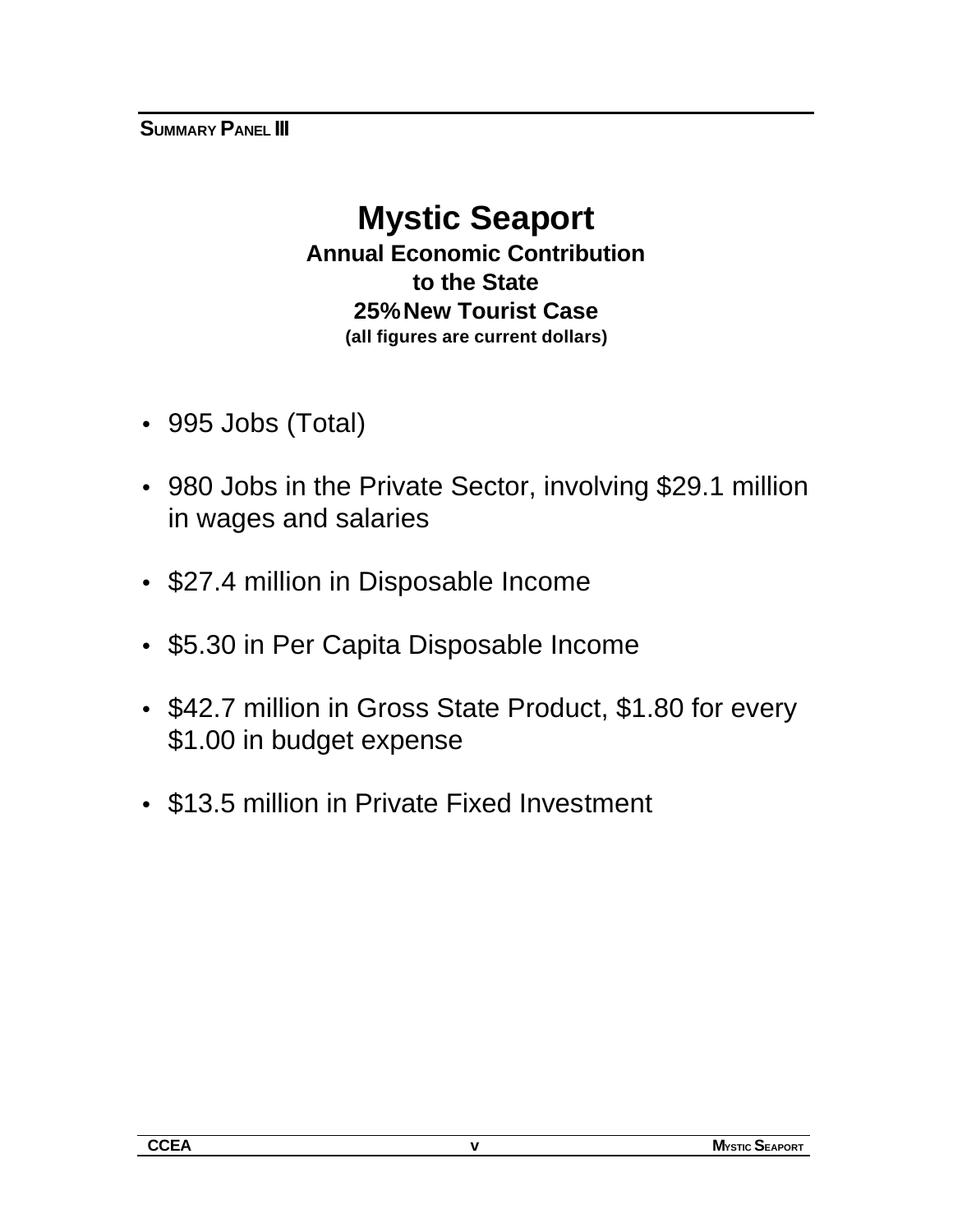**SUMMARY PANEL IV**

# **Mystic Seaport**

**Annual Economic Contribution to the State 10% New Tourist Case (all figures are current dollars)**

- 840 Jobs (Total)
- 828 Jobs in the Private Sector, involving \$24.6 million in wages and salaries
- \$23.2 million in Disposable Income
- \$4.50 in Per Capita Disposable Income
- \$35.9 million in Gross State Product, \$1.50 for every \$1.00 in budget expense
- \$11.3 million in Private Fixed Investment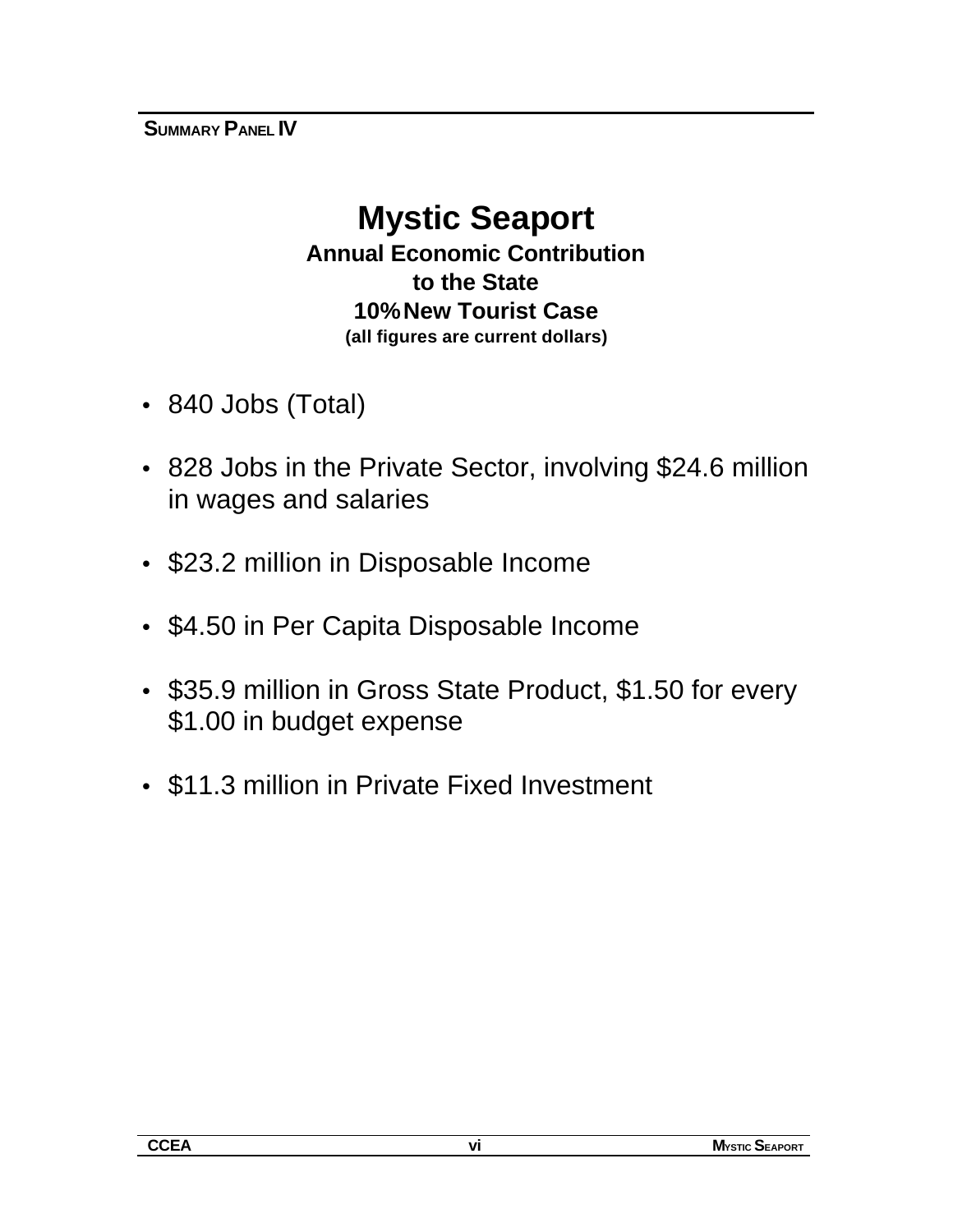# **TABLE OF CONTENTS**

 $\equiv$ 

| CASE 1: 50% OF ADMISSIONS ARE NET NEW TOURISTS                    |
|-------------------------------------------------------------------|
|                                                                   |
|                                                                   |
| CASE 4: 10% OF ADMISSIONS ARE NET NEW TOURISTS<br>(WORST CASE) 19 |
|                                                                   |
|                                                                   |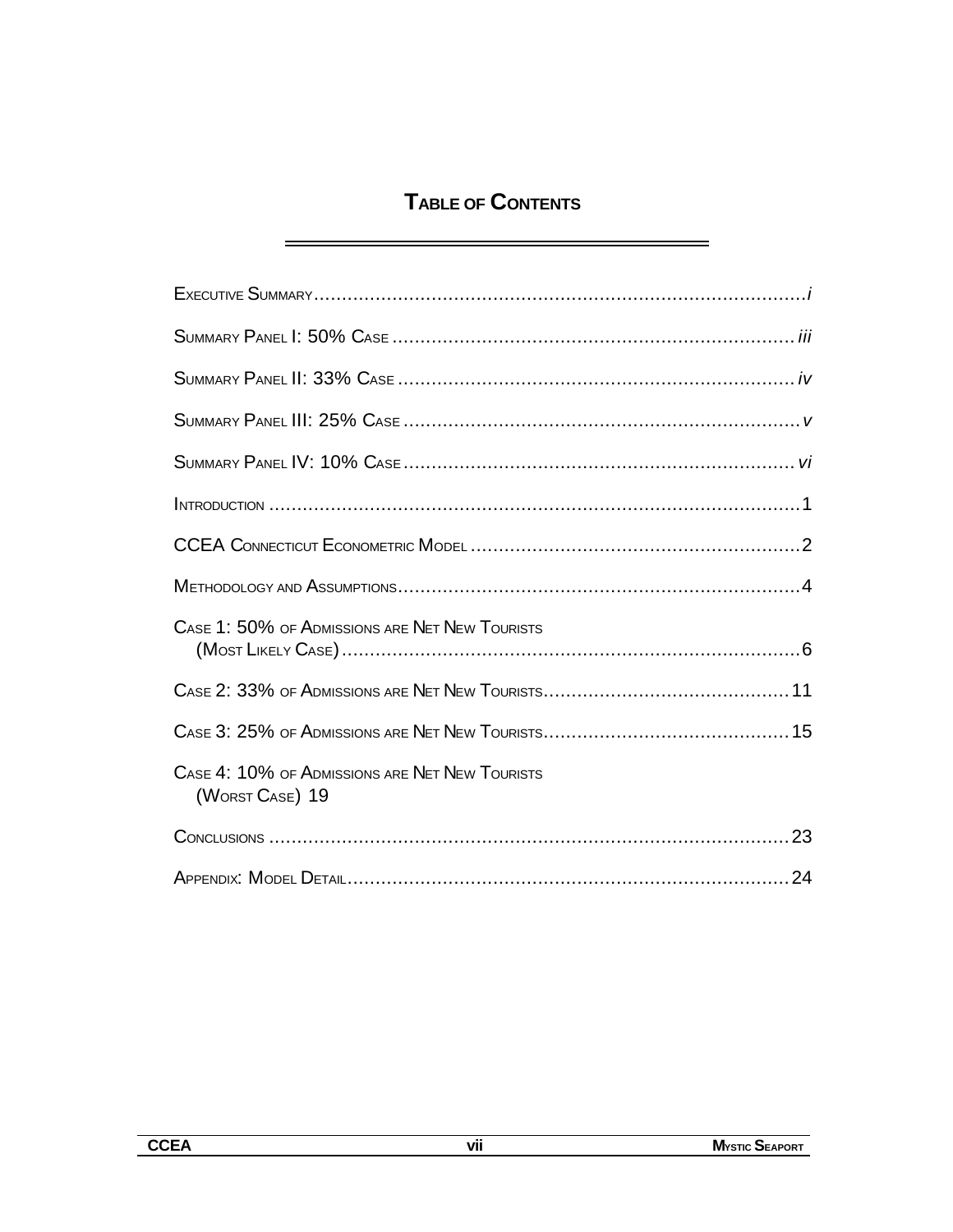#### **INTRODUCTION**

This study estimates the economic contribution of the ongoing operations of the Mystic Seaport Museum to the state of Connecticut. This is somewhat different than measuring the historical contribution of the Museum to the state. Special capital projects, for example, that may have  $\infty$ curred in past years may have provided significant economic stimulus above and beyond the level of continuing contribution. We do not estimate this historical impact.

An historical impact study would require detailed historical records of all Mystic Seaport activity, and detailed sectoral economic information for the state that is likely not available. In any case, such a study would require extensive staffing, time, and money, with the results being necessarily open to criticism on many points.

Specifically, this study considers the change in economic activity—gross state product, disposable income, final sales, tax receipts, employment, etc.—resulting from the continuing expenditures and attendance represented in the financial statements and marketing studies provided by the Mystic Seaport Museum.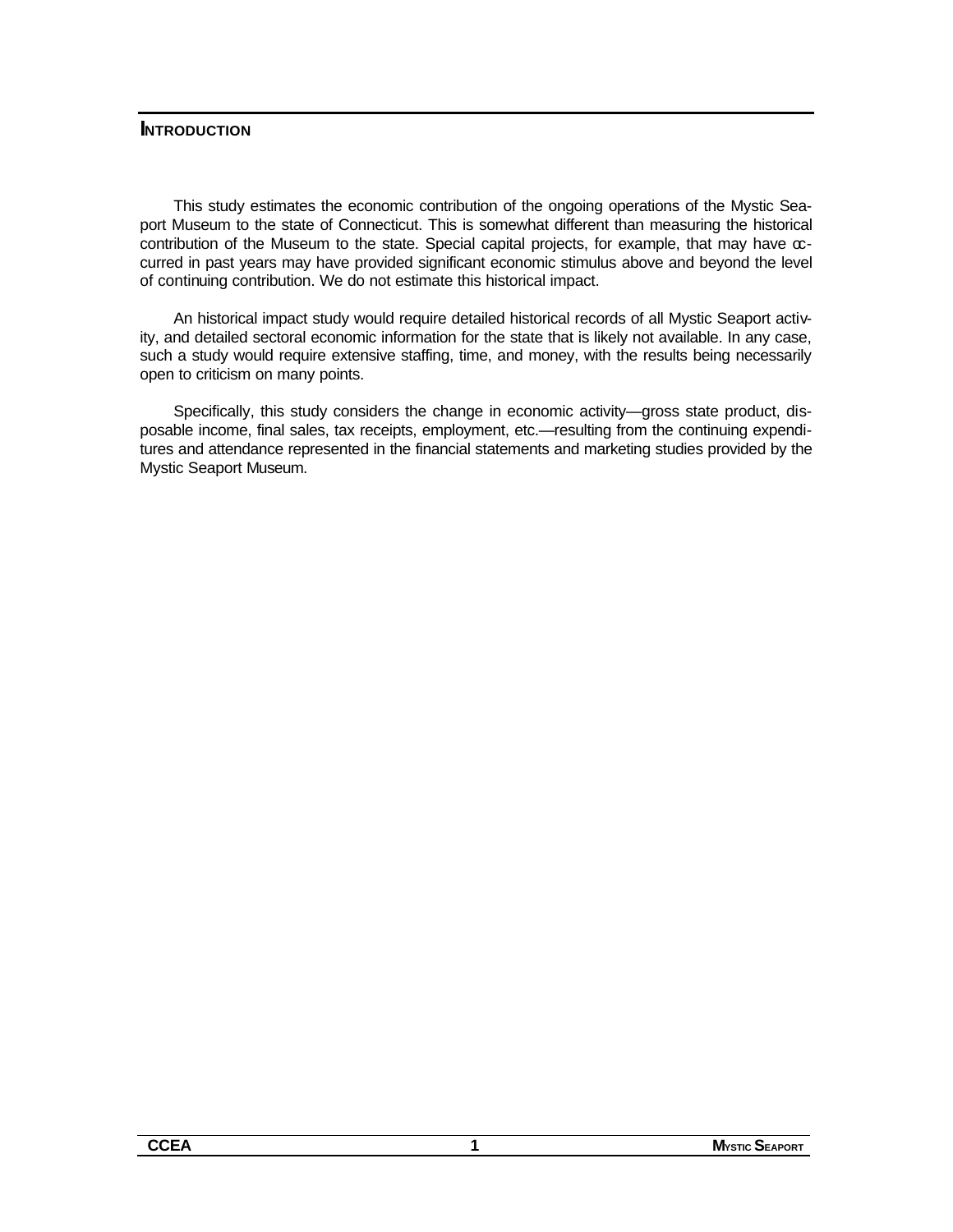## **CCEA CONNECTICUT ECONOMETRIC MODEL**

In 1992, with funding from the Connecticut Department of Economic Development (DED), the Department of Economics at the University of Connecticut acquired a microcomputer-based econometric model of the Connecticut economy from Regional Economic Models, Inc. (REMI). A Massachusetts-based firm with historical ties to the University of Massachusetts, REMI has developed an expertise in regional econometric modeling, and is a leading supplier and developer of such models. Following the acquisition of the model, the Department of Economics at the University began the formal process to create the Connecticut Center for Economic Analysis (CCEA).

In 1993, the CCEA, with funding again from DED and private sources, acquired another economic model from REMI that breaks out Hartford and Fairfield Counties, allowing each county to be studied in isolation or combined with the rest of the state.

The REMI models include all of the major inter-industry linkages among 466 private industries, aggregated into some 49 major industrial sectors. With the addition of farming and three public sectors (state & local government, civilian federal government, and military), there is a total of 53 sectors represented in the models.

At the root of the models are the results of extensive modeling efforts at the U.S. Department of Commerce (DoC). The DoC has developed, and continues to develop, an *input-output model (or I/O model)* for the United States. Modern input-output models, largely the result of the pathbreaking research by Nobel laureate Wassily Leontief, focus on the inter-relationships between industries, and provide micro-level detail regarding factor markets (including the labor market), intermediate goods production, as well as final goods production and consumption. Conceptually, the model is constructed in the form of a table, a kind of cross-reference, in which each cell summarizes the sales-purchase relation between industries or sectors.

An example may help to make clear the value of this structure. Suppose that one cell changes; wages for labor rise in one specific sector. The labor cell in that sector would change. Then the change would flow through the table, affecting inputs and outputs in other industries along the chain of production. At the same time, businesses might substitute capital machinery (automation) or other inputs that appear more cost effective as a result of the change, offsetting to some extent the rising cost of labor. Workers may attempt to shift their employment to the sector with the higher wages. That is, all of the elements of the model, just like the economy it represents, are related to all other elements of the model.

The REMI Connecticut model takes the U. S. I/O "table" results and scales them according to traditional regional relationships and current conditions, allowing the relationships to adapt at reasonable rates to changing conditions. Additionally:

- Consumption is determined on an industry-by-industry basis, from real disposable income in Keynesian fashion.
- Wage income is related to sector employment factored by regional differences.
- Property income depends only on population and its distribution, adjusted for *traditional* regional differences, not on market conditions or building rates relative to business activity.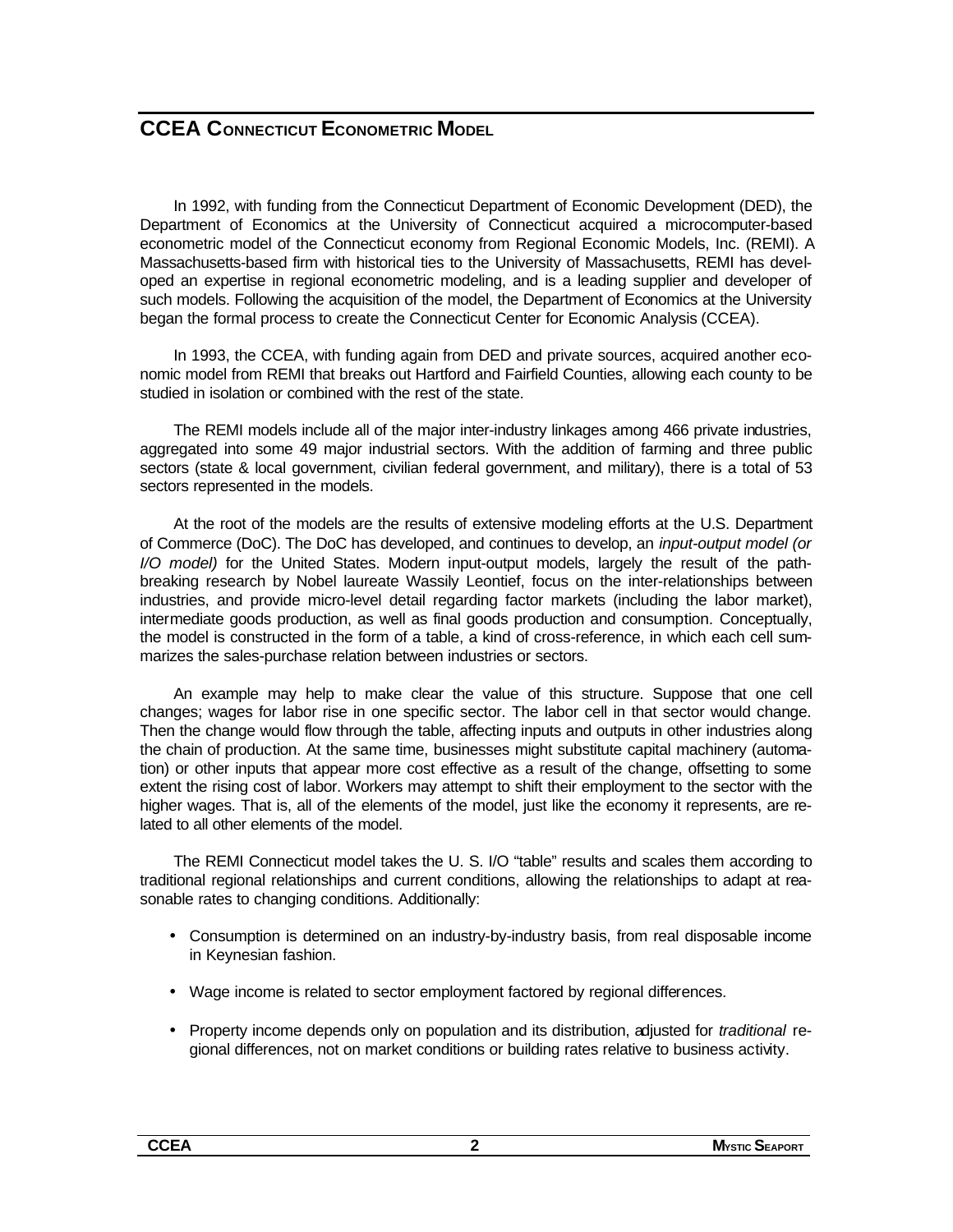- Estimates of transfer payments depend upon unemployment details of the previous period. Moreover, government expenditures are proportional to the size of the population.
- Federal military and civilian employment is exogenous and maintained at a *fixed* share of the corresponding total U. S. values, unless specifically altered in the analysis.
- Migration into and out of the state is estimated based upon relative wages and the "amenities" of life in Connecticut versus other states.
- "Imports" and "exports" from other states are related to relative pricing and production costs in Connecticut versus elsewhere.

Depending on the analysis being performed, the nature of the chain of events cascading through the model (economy) can be as informative for the policymaker as the final aggregate results. Because the model generates such extensive sectoral detail, it is possible for experienced economists in this field to discern the dominant causal linkages involved in the result.

In the sections that follow, the final aggregate results are discussed and important causal linkages highlighted. The model output summary tables for the cases examined are included as an appendix.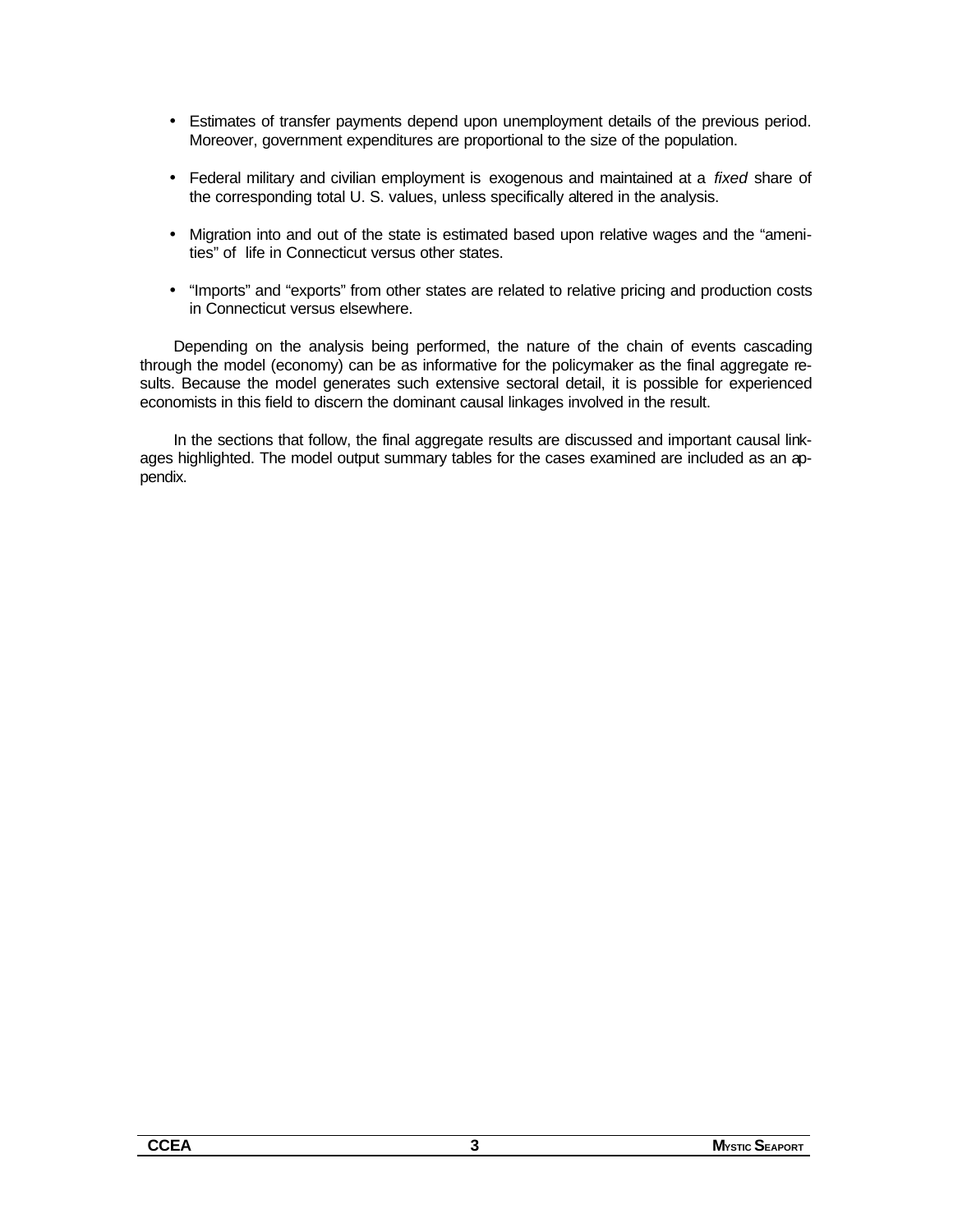#### **METHODOLOGY AND ASSUMPTIONS**

We estimate the continuing economic contribution of the Mystic Seaport Historical Museum and related operations to the state of Connecticut for all meaningful cases against a control forecast (the "constant base"). The control forecast is based upon the 1991 state I/O tables derived from the national table maintained by the U.S. Department of Commerce, a November 1993 macroeconomic forecast from the University of Michigan's RSQE, and specific adjustments based upon historical data and planned employment changes in Connecticut as provided to us by the Connecticut Department of Labor.

The *economic contribution* is considered in terms of changes in economic activity in the entire state.

All inputs were taken from marketing studies and financial statements provided by the Mystic Seaport Museum. The basic expenditures of out-of-state tourists were allocated to five sectors. These sectors were:

- (a) lodging (38),
- (b) food service (35),
- (c) parking (41),
- (d) souvenirs/shopping (36-other retail sales), and
- (e) admission fees (48-museums, etc.).

The data came from the survey that Mystic Seaport provided CCEA. We assumed each travel unit averaged 2 people. The number of travel units represented by out-of-state tourist at the Mystic Seaport was multiplied by each catagory's survey expenditure and then deflated it to constant 87 dollars.

The operation of the Seaman's Inn was treated as actual output and allocated to sector 35 (eating and drinking places). The total expenditures of the Inn were deflated to constant 87 dollars.

The operational expenditures for the museum with the exception of the library and publications were treated as output in sector 48 (museums, etc). These expenditures were deflated to 87 dollars. The item "Expenses of Auxiliary Operations" represents the Mystic Seaport Store. This expenditure was treated as "other retail sales" and allocated to sector 36. Again this item was deflated to 87 dollars.

The library and publication expenditures were handled by appropriate translators. The output of the library was assigned to translator 201 (libraries, etc.), and was entered in constant 87 dollars. The publication component of the Mystic Seaport's activities was assigned to translator 135 (periodicals). Expenditures were treated as output and were entered in constant 87 dollars.

We assumed that 50% of in-state tourists had substituted the Mystic Seaport for out-of-state activities. The number of in-state tourists was entered as tourist translator 405, which is day trips. Moreover, we assumed that no one in Connecticut was more than a day's drive from Mystic Seaport.

We should note that there is some overlap of the sectors represented by the output of the Mystic Seaport, Seaman's Inn and the expenditures of out-of-state tourists. In entering the appro-

| <b>CCEA</b> | <b>Mystic SEAPORT</b> |
|-------------|-----------------------|
|             |                       |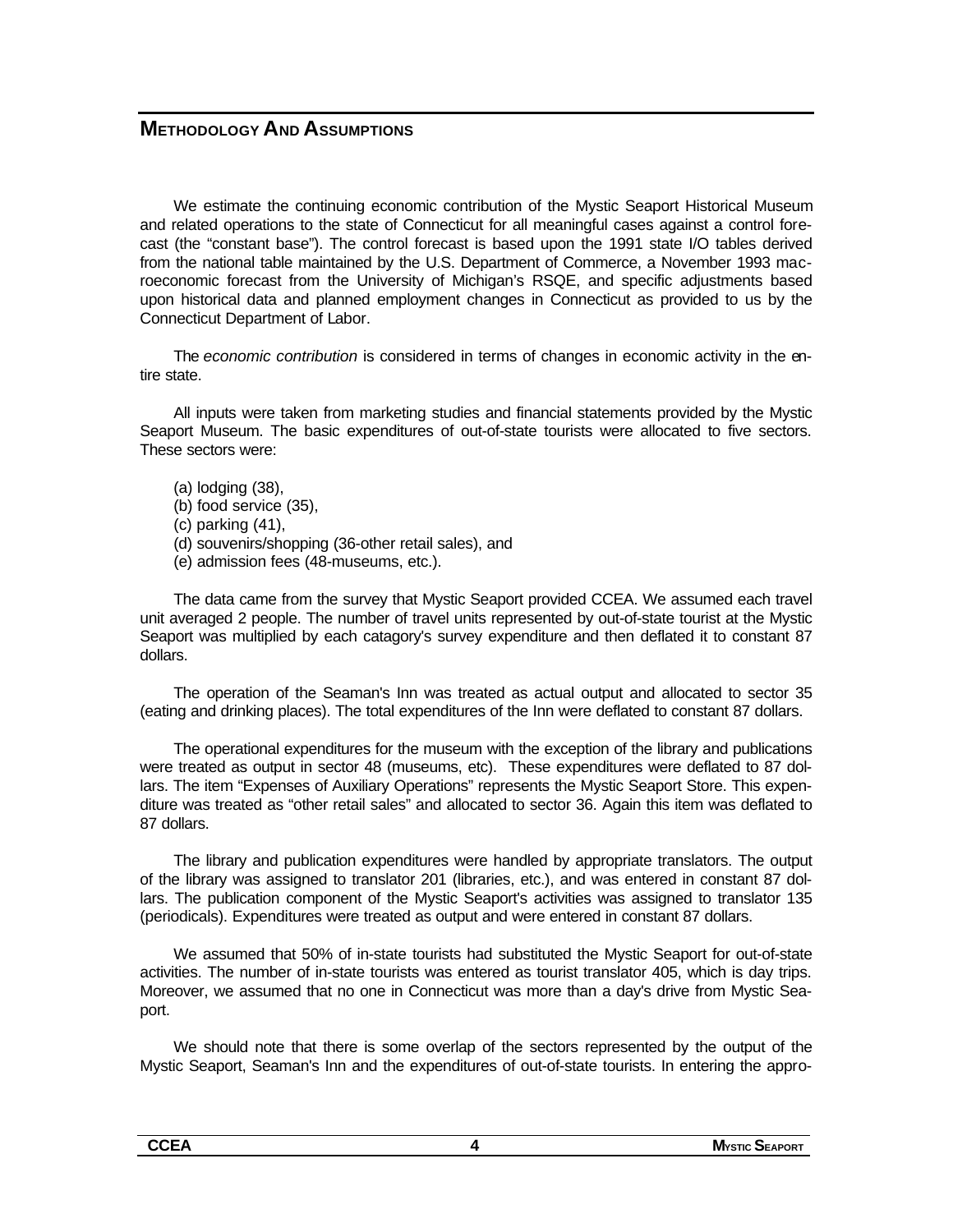priate figures for each run, all of the output of the Mystic Seaport and the Inn were entered and the appropriate share of the tourist expenditure for the case being studied were allocated by sector. A total of five output variables (635, 636, 638, 641 and 648), three translator variables (135, 201 and 405) and one switch variable 906) were used for each run.

Four cases are considered, differing only in the proportion of the tourist expenditure that comes from tourists new to the state:

*Case 1:* 50% of the Admissions are Net New Tourist Expenditures. (Most Likely Case)

*Case 2:* 33% of the Admissions are Net New Tourist Expenditures.

*Case 3:* 25% of the Admissions are Net New Tourist Expenditures.

*Case 4:* 10% of the Admissions are Net New Tourist Expenditures.

In each case, we examine the changes in important economic variables from the control forecast.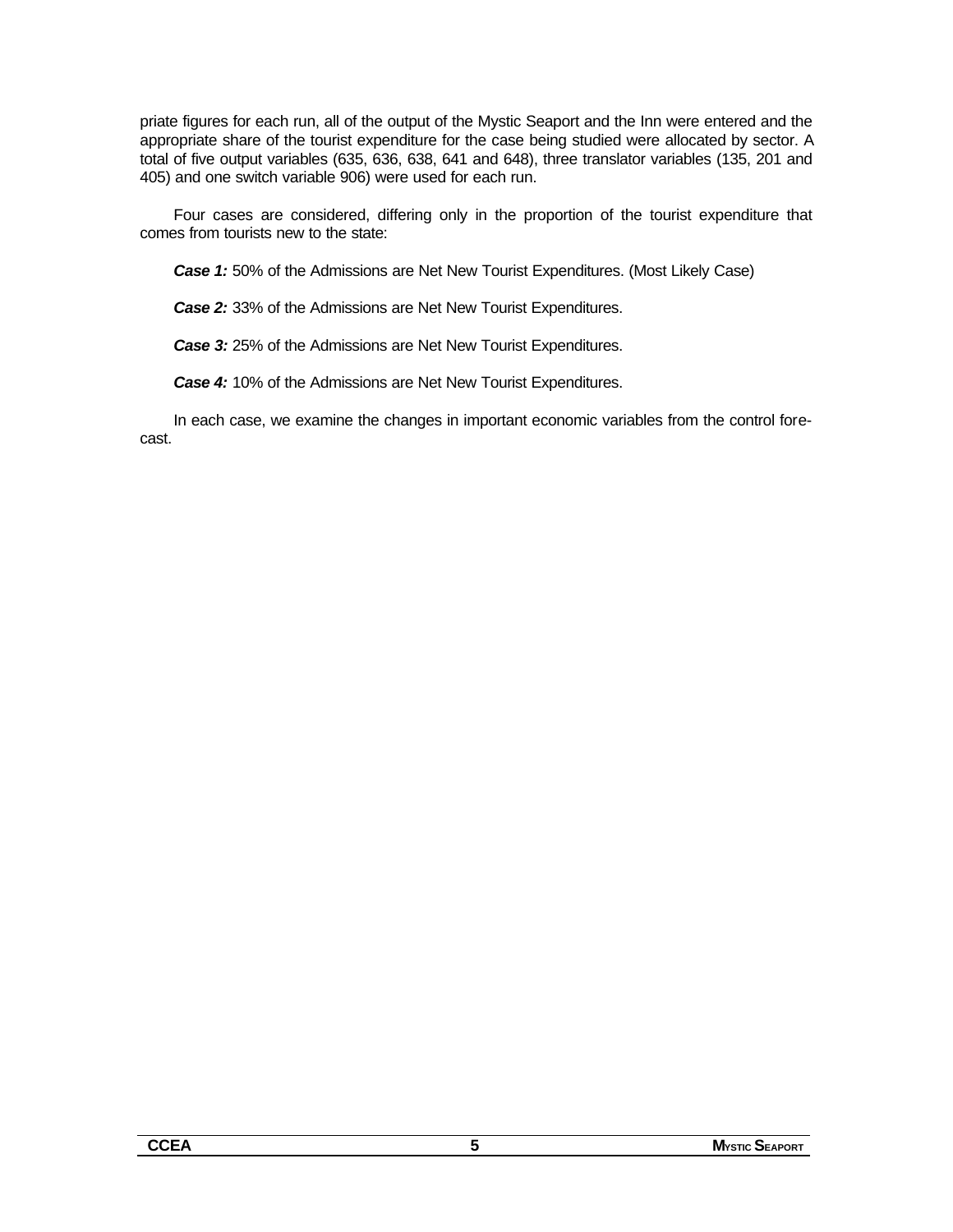## **CASE 1: 50% OF ADMISSIONS ARE NET NEW TOURISTS (MOST LIKELY CASE)**

The direct employment associated with the Mystic Seaport operation is only one way that the Mystic Seaport contributes to the state economy. A more important source of economic benefit deriving from the Mystic Seaport is the volume of new expenditures that it attracts to the state. Visitors to the Mystic Seaport that spend dollars that would have been spent in the state *anyway* may contribute to the county or regional economy, but add nothing to the state economy. Mystic Seaport expenditures are simply a *substitute* for other expenditure. *New* expenditures, from Connecticut residents that would have spent their dollars outside the state if the Mystic Seaport had not been available, or tourists from other state who would not have come to Connecticut were it not for the Mystic Seaport, elevate the level of state economic activity. Therefore, critical to our estimates of the economic contribution to the state is the proportion of the admissions that represent a capture of new tourist dollars within the state.

To summarize, there are three potential sources of revenue to the Mystic Seaport Museum:

- Tourists who do not increase their total expenditures in Connecticut, but choose to go to the Mystic Seaport while reducing their expenditures elsewhere in the state.
- Tourists from outside the state who lengthen their stay in Connecticut, attracted by the Mystic Seaport attraction.
- Tourists who are Connecticut residents who opt to go to the Mystic Seaport rather attend attractions outside the state.

The last two sources of admissions at the Mystic Seaport Museum represent net new tourist expenditures in the state, rather than a substitution of the Mystic Seaport experience for other state expenditures. Such expenditures are new direct economic activity, and the stimulus for derivative economic activity.

In this first case, we assume that 50% of the attendance resulting from the Mystic Seaport expansion are from these latter two sources, and represent net new tourists to the state. Based upon our discussions with the Connecticut Department of Economic Development's Tourism Department and studies for which they contracted, *we believe this to be the most likely distribution of expenditure sources.*

Under this assumption, the Mystic Seaport Museum and Seaman's Inn increases economic activity in the state, as measured by (nominal) gross state product, by \$53.9 million per year. Given that the annual expenditures of the Mystic Seaport are about \$23.6 million, this yields a multiplier of 2.3. That is, for every dollar that Mystic Seaport pays in expenses, it generates \$2.30 in gross state product.

As shown in Figures 1 and 2, the stimulated activity is diverse, and almost entirely in the private sector. Consumer spending accounts for roughly one-half of the increased activity, whereas business expansion and residential housing (investment) makes up roughly one-third of the activity. Net exports, exports from the state (to other states or countries) less imports into the state, make up most of the remainder. The large, positive, net exports amounts to an injection of activity from outside the state.

| --<br>. . A | RЛ<br>'ORT |
|-------------|------------|
|             |            |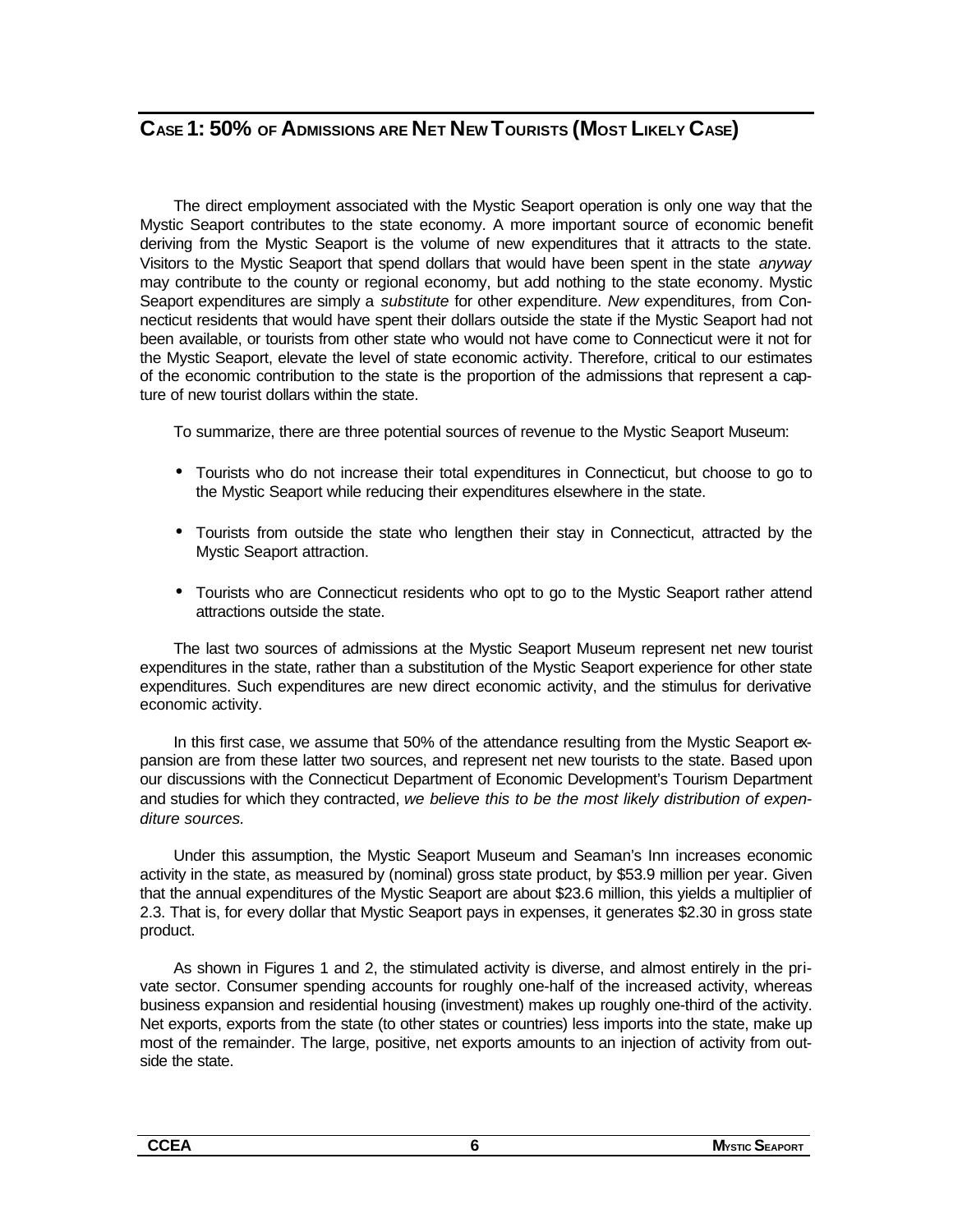

**Figure 1. Contribution to Real Gross State Product. (50% Case)**

The \$26.6 million of consumer activity created by the Mystic Seaport Museum is not sectorally localized, but is distributed over many industries. As shown in Figure 2, while the sales of food, beverages, and other nondurables, commonly associated with tourism activities, make up approximately 21% of sales to consumers, expenditures related to households and their operations make up another 31%. Household expenditures are related to the 1,250 jobs that the Mystic Seaport drectly or indirectly creates. The Mystic Seaport operation also generates a population increase of roughly 350 per year.

These expenditures and population growth have provided opportunities for business, and incentives for business expansion. This is evidenced by the employment increases and by total investment of \$17.0 million. The distribution of investment is provided in Figure 3, below. Approximately \$5.2 million is associated with housing, with the remainder directly associated with business expansion.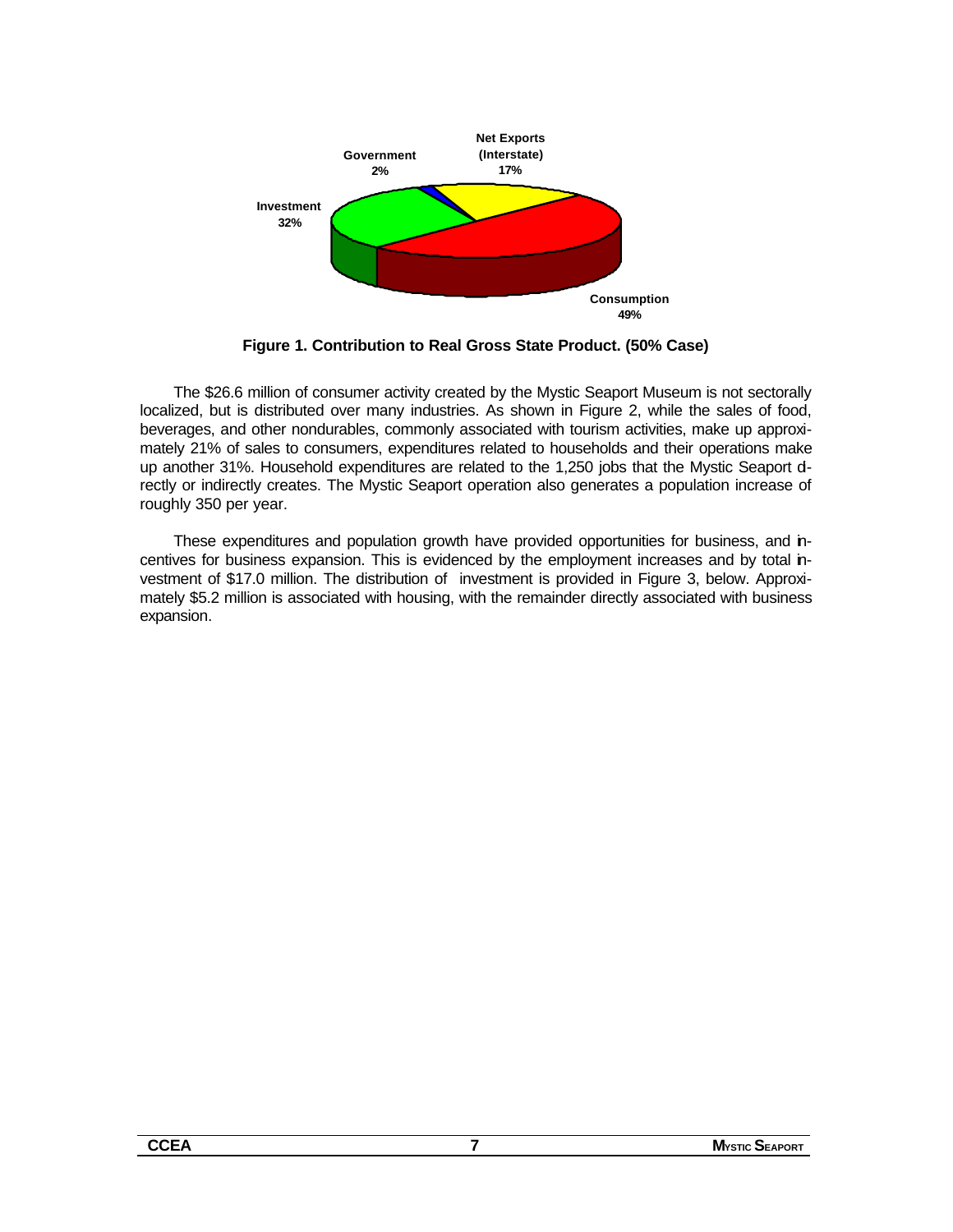

**Figure 2. Distribution of Consumption Spending. (50% Case)**



#### **Figure 3. Distribution of Investment Spending. (50% Case)**

The population growth stimulated by the Mystic Seaport, and the taxes paid by these new residents, have caused an expansion of state and local government services amounting to over \$900,000 per year, as shown below in Figure 4. Most of the expansion is in education.

| ۰.<br>×<br>I |  |
|--------------|--|
|              |  |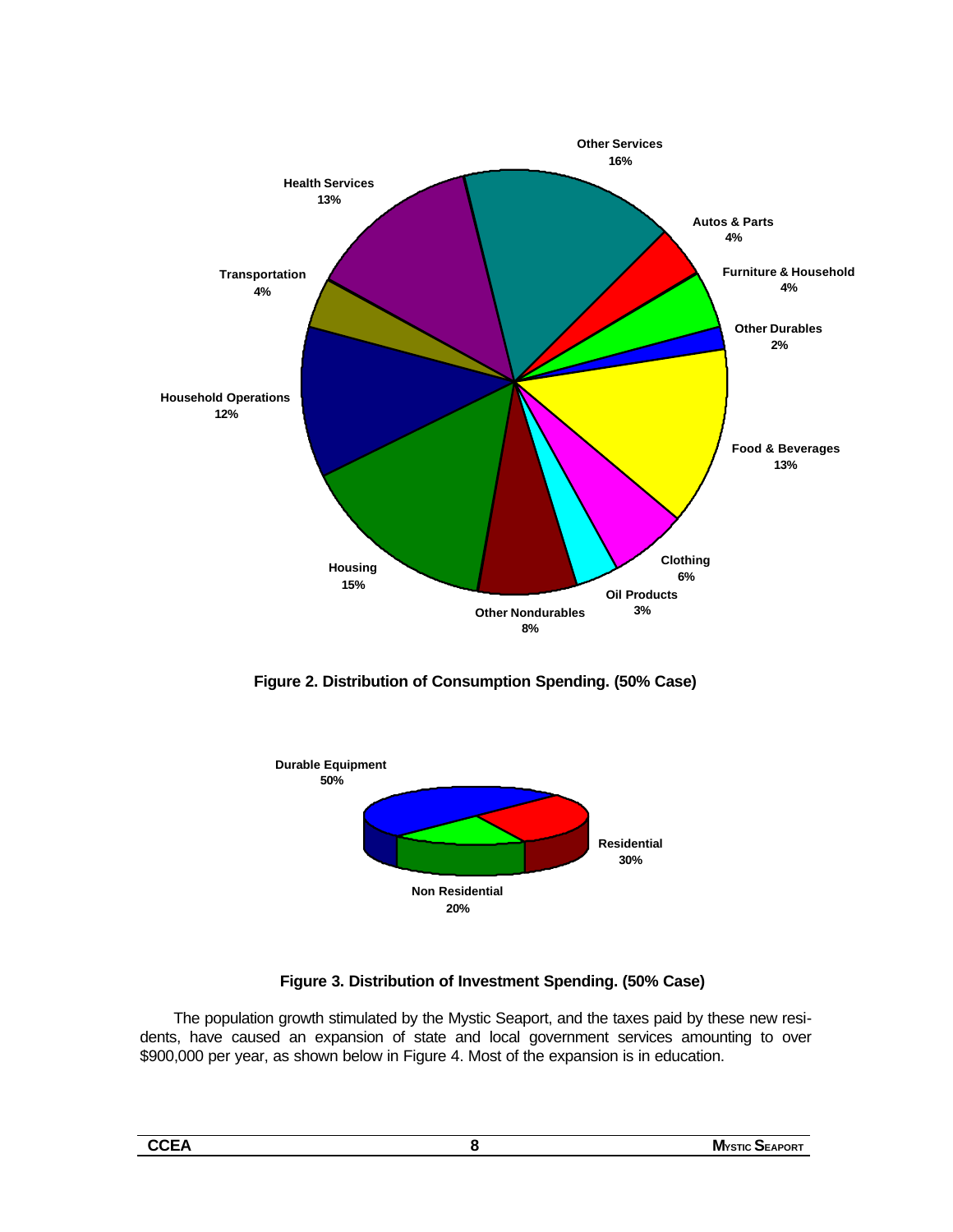Of the 1,250 jobs induced by the Mystic Seaport, 26 are in manufacturing, while 1,208 are in nonmanufacturing areas and 18 are government. As shown in Figure 5, most of the jobs created are in retail trade (485) and services (585); construction (49) employment is spurred by the housing sales described above and in Figure 3.



**Figure 4. Distribution of Government Spending. (50% Case)**



**Figure 5. Distribution of Non Manufacturing Jobs. (50% Case)**

In summary, the Mystic Seaport Museum contributes widely to the Connecticut economy. Specifically:

• In nominal terms it adds about \$34.5 million per year to total personal disposable income (after-tax income).

• The Mystic Seaport generates \$2.30 in economic activity for every \$1.00 it incurs in expenses. (Multiplier of 2.3)

| $-$<br>. ⊢ /\<br>- - | <b>MYSTIC</b><br>™Uk.<br>$ -$ |
|----------------------|-------------------------------|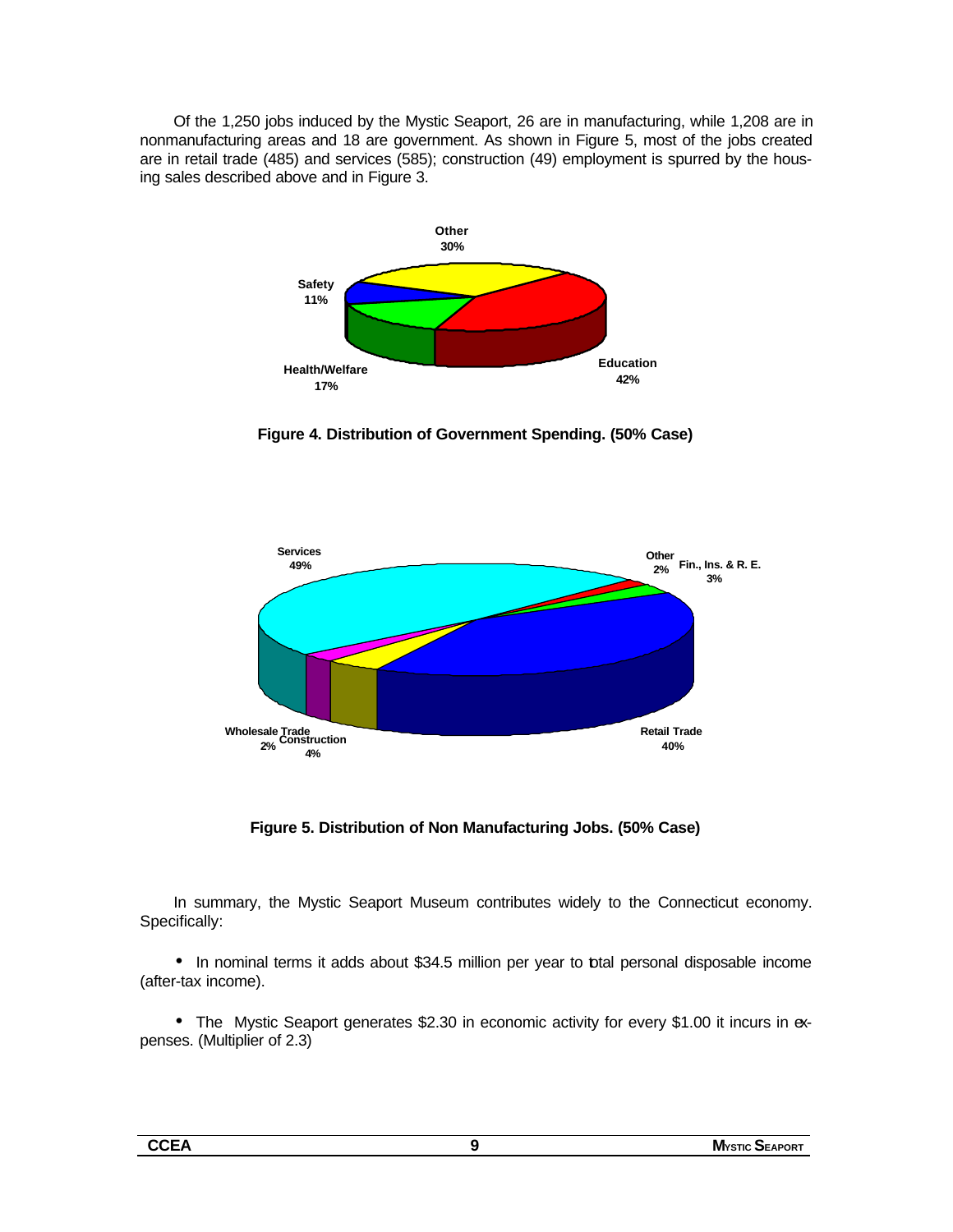• Even though the museum has not-for-profit tax-exempt status, its activities result in the collection of almost \$7.5 million in taxes each year at all levels of government.

• The Mystic Seaport attracts hundreds of thousands of tourists each year.

• The Mystic Seaport contributes to the expansion of the population, adding about 350 new residents each year.

• The Mystic Seaport puts about 1,250 people to work.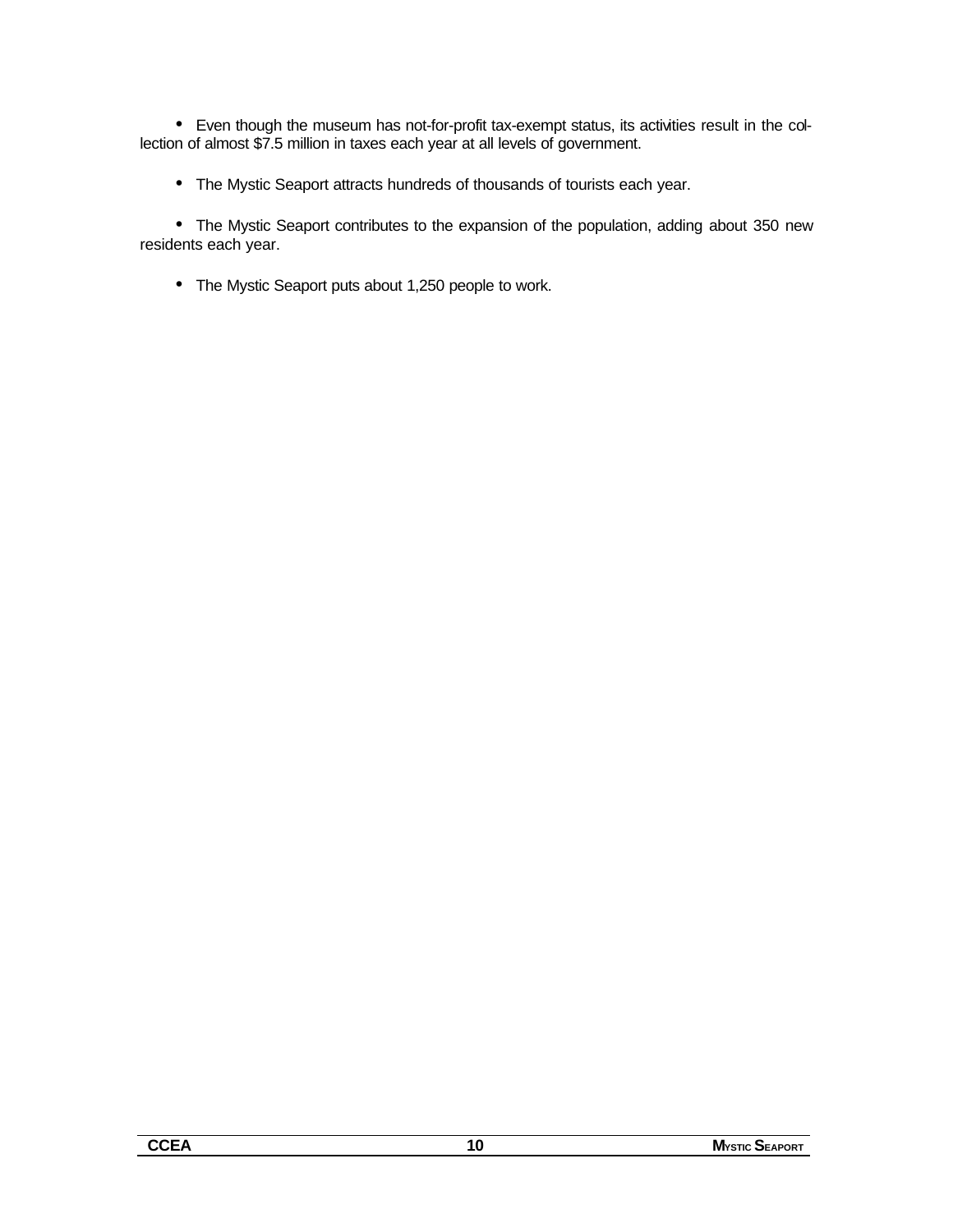## **CASE 2: 33% OF ADMISSIONS ARE NET NEW TOURISTS**

In this second case, we assume:

- 33% of the tourists coming from outside the state lengthen their stay in Connecticut because of the Mystic Seaport experience; and
- 50% of the tourists are Connecticut residents and opt to go to the Mystic Seaport rather than attend attractions outside the state.

Such expenditures represent net new expenditures to the state. Based upon our discussions with the Connecticut Department of Economic Development's Tourism Department and studies for which they contracted, *we believe this to be a relatively less optimistic distribution of expenditure sources.*

Under this assumption, the Mystic Seaport Museum increases economic activity in the state, as measured by nominal gross state product, by \$46.4 million per year. Given that the annual expenditures of the Mystic Seaport and Seaman's Inn are about \$23.6 million, this yields a multiplier of 2.0. That is, for every dollar that Mystic Seaport pays in expenses, it generates \$2.00 in gross state product.

As shown in Figures 6 and 7, the stimulated activity is diverse, and almost entirely in the private sector. Consumer spending accounts for roughly one-half of the increased activity, whereas business expansion and residential housing (investment) makes up one-third of the activity. Net exports, exports from the state (to other states or countries) less imports into the state, make up most of the remainder. The large, positive, net exports amounts to an injection of activity from outside the state.



**Figure 6. Contribution to Real Gross State Product. (33% Case)**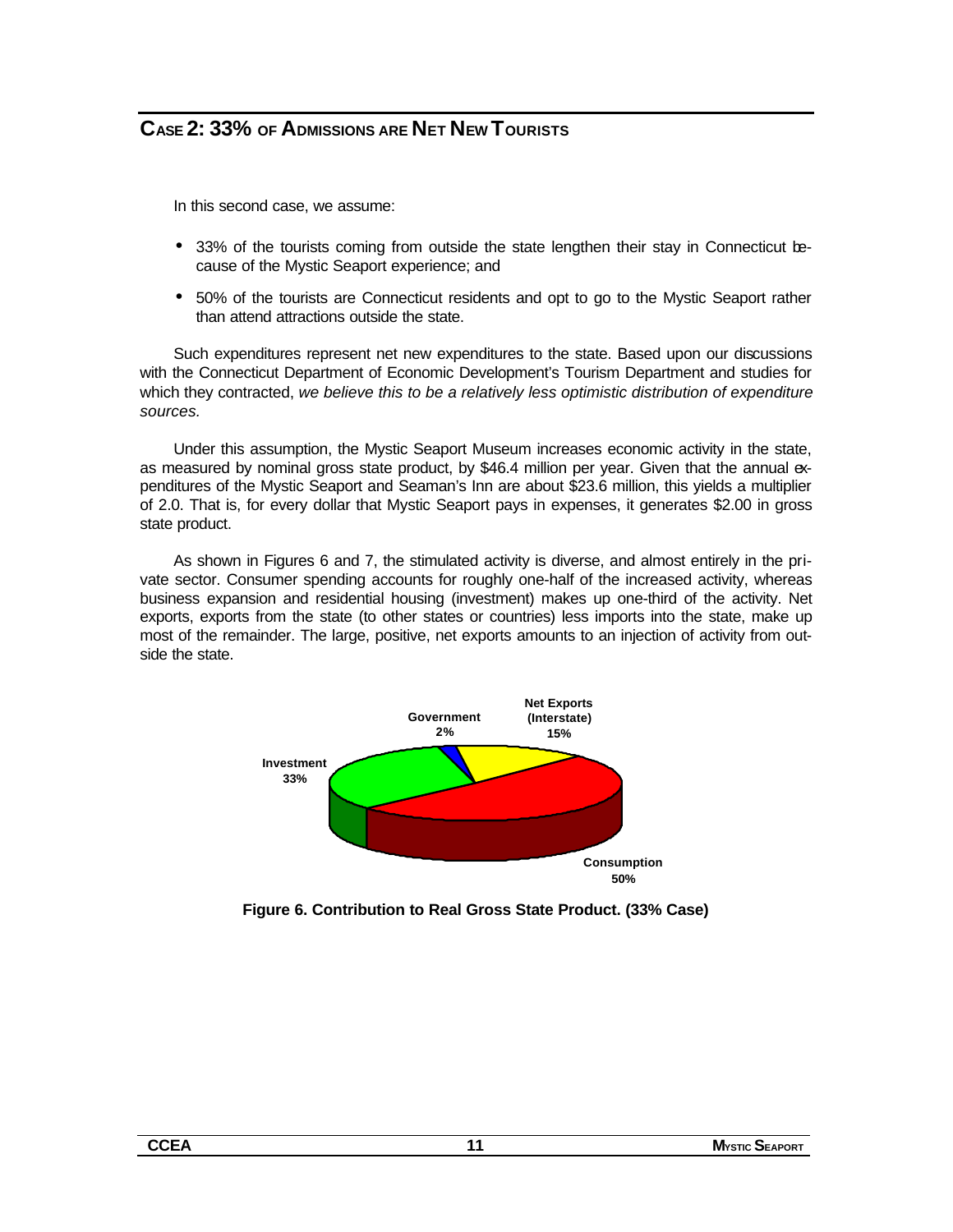

**Figure 7. Distribution of Consumption Spending. (33% Case)**

The \$18.0 million of consumer activity created by the Mystic Seaport Museum is not sectorally localized, but is distributed over many industries. As shown in Figure 7, while the sales of food, beverages, and other nondurables, commonly associated with tourism activities, makes up approximately 25% of sales to consumers, expenditures related to households and their operations make up another 26%. These consumer expenditures are the driving force behind the 1,080 jobs that the Mystic Seaport directly or indirectly creates. The Mystic Seaport operation also generates a population increase of roughly 300 per year.

These expenditures and population growth have provided opportunities for business, and incentives for business expansion. This is evidenced by the employment increases and by total real investment of \$14.6 million. The distribution of investment is provided in Figure 8, below. Approximately \$4.5 million is associated with housing, with the remainder directly associated with business expansion.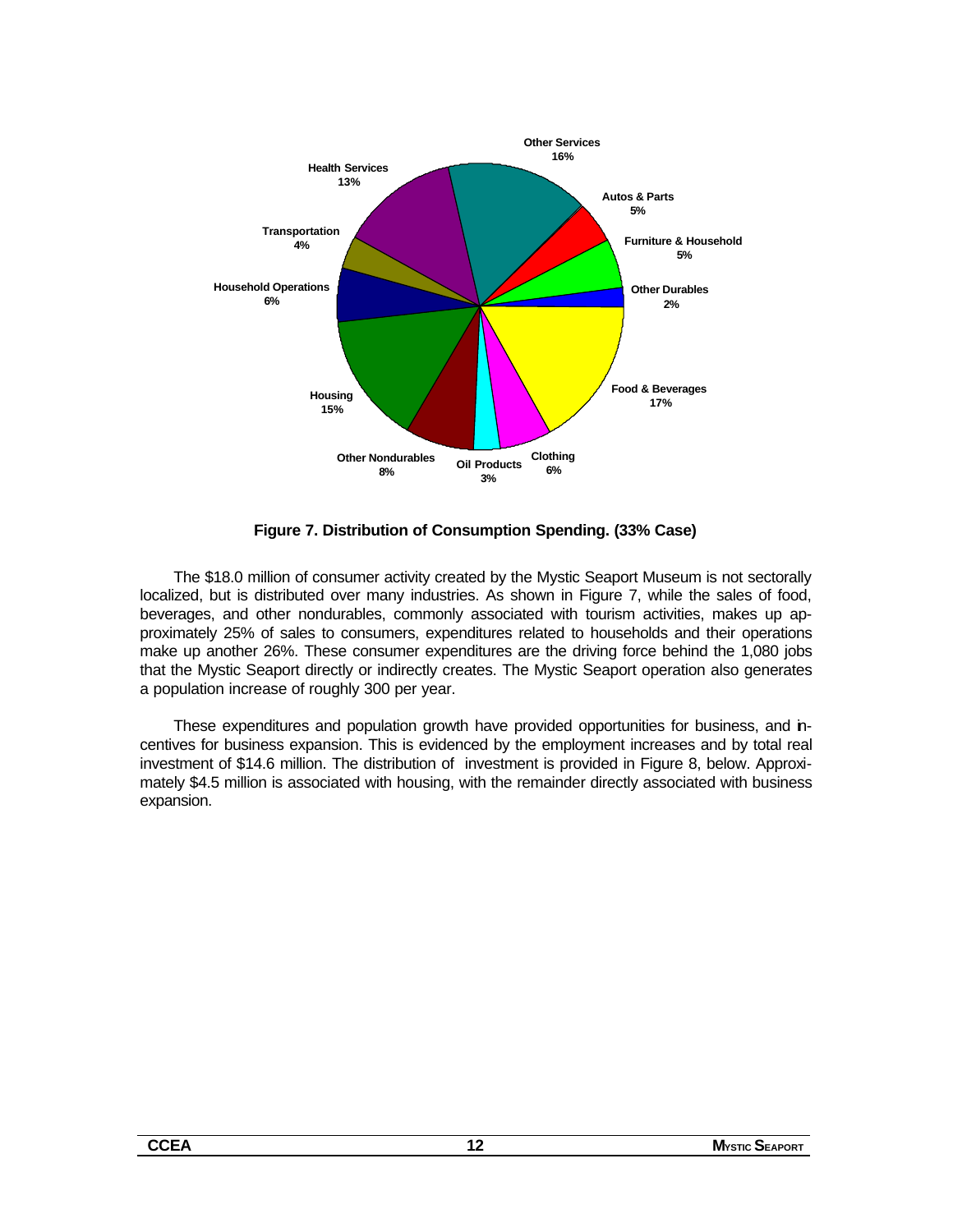

**Figure 8. Distribution of Investment Spending. (33% Case)**

The population growth stimulated by the Mystic Seaport Museum, and the taxes paid by these new residents, have caused an expansion of state and local government services amounting to about \$800,000 per year, as shown below in Figure 9. Most of the expansion is in education.

Of the 1,080 jobs created by the Mystic Seaport, 23 are in manufacturing, while 1,042 are in nonmanufacturing areas and 16 are government. As shown in Figure 10, most of the jobs created are in retail trade (418) and services (505); construction (43) employment is spurred by the housing sales described above and in Figure 8.



**Figure 9. Distribution of Government Spending. (33% Case)**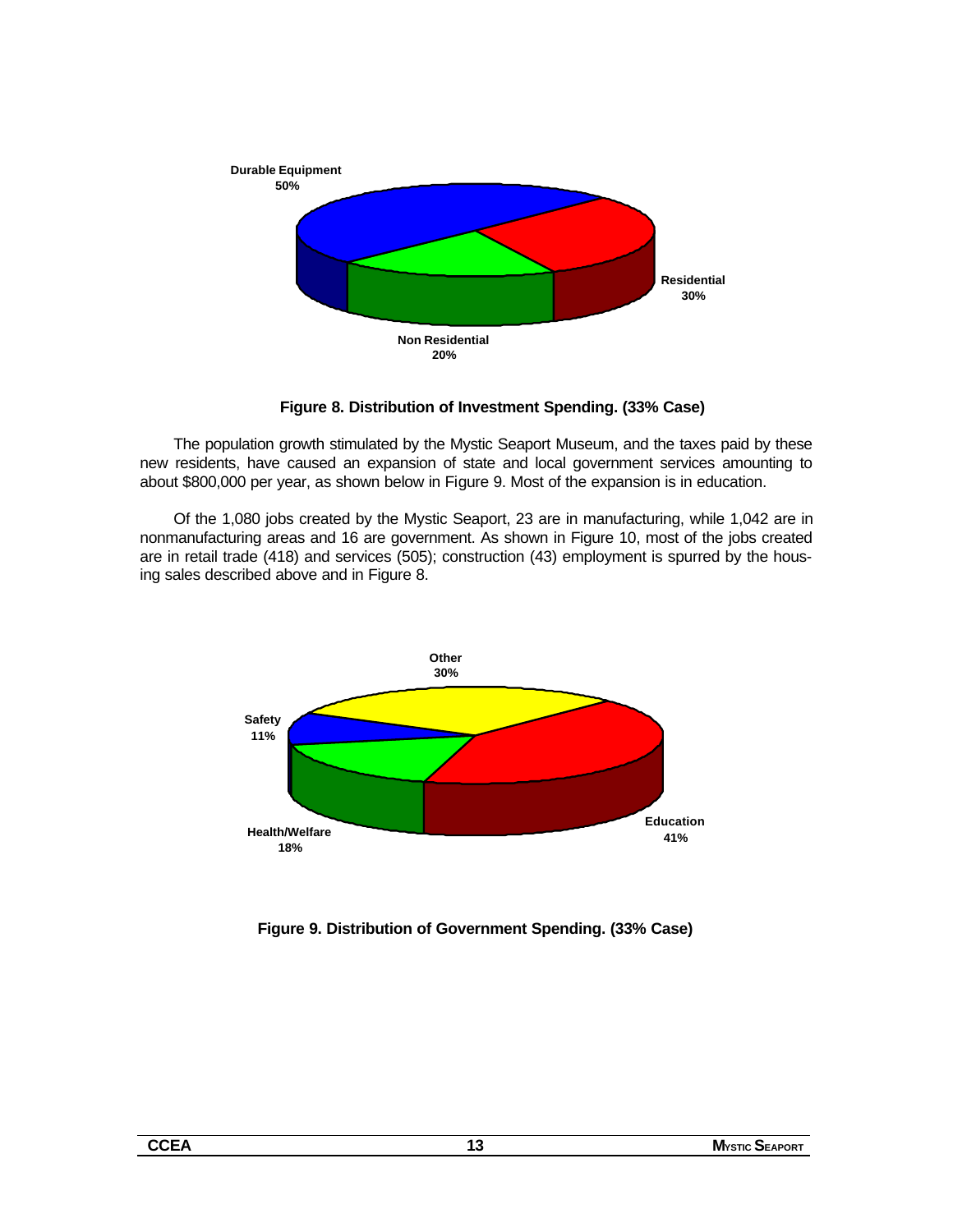

#### **Figure 10. Distribution of Non Manufacturing Jobs. (33% Case)**

In summary, the Mystic Seaport Museum contributes widely to the Connecticut economy. Specifically:

• In nominal terms it adds about \$29.8 million per year to total personal disposable income (after-tax income).

• The Mystic Seaport generates \$2.00 in gross state product (statewide economic activity) for each \$1.00 in expenses it incurs. (Multiplier of 2.0)

• Even though the museum has not-for-profit tax-exempt status, its activities result in the collection of about \$6.5 million in taxes each year at all levels of government.

• The Mystic Seaport attracts hundreds of thousands of tourists each year.

• The Mystic Seaport contributes to the expansion of the population, adding about 300 new residents each year.

The Mystic Seaport puts about 1,080 people to work.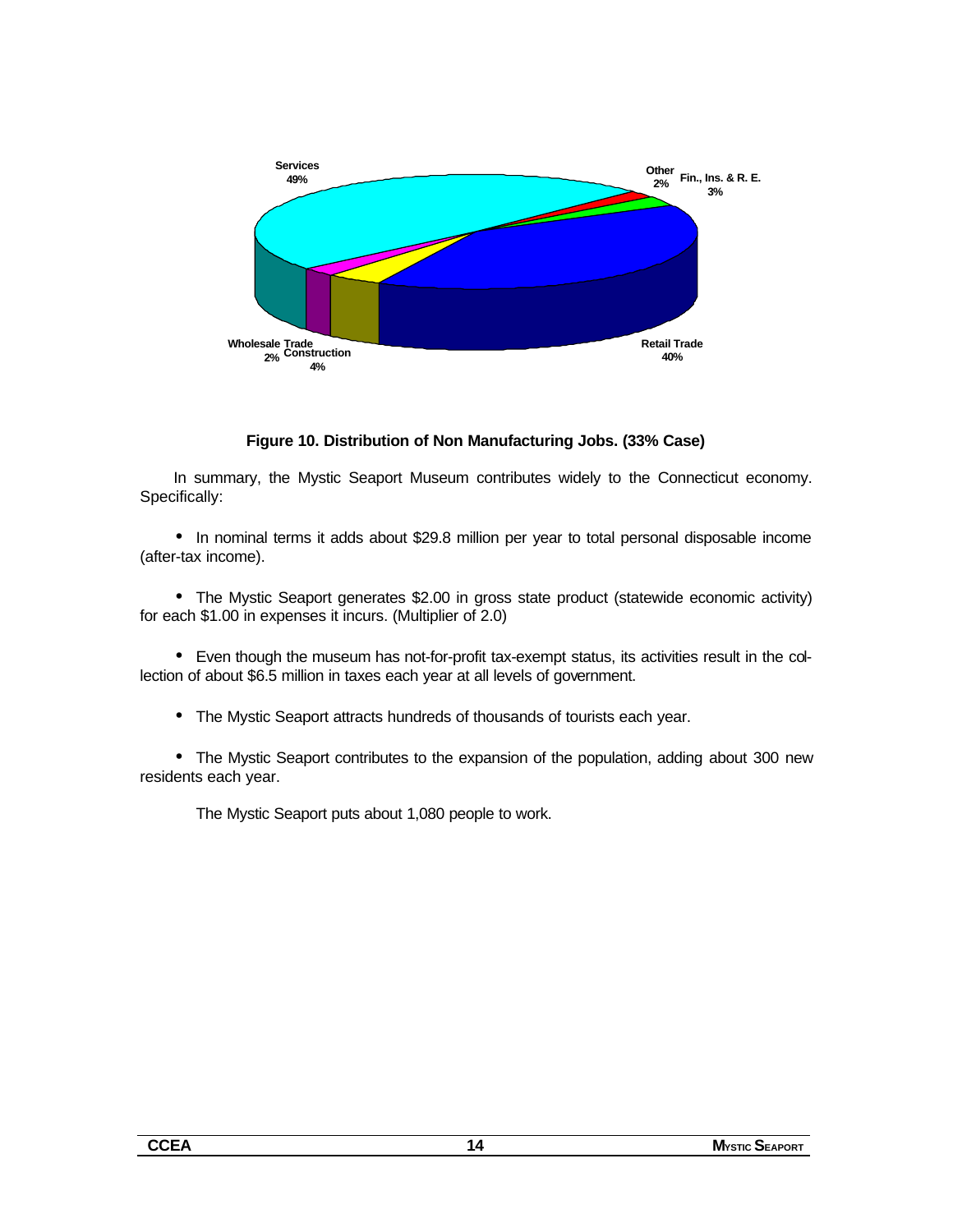## **CASE 3: 25% OF ADMISSIONS ARE NET NEW TOURISTS**

In this case, we assume that 25% of the out-of-state attendance at the Mystic Seaport represent net new tourists to the state. Based upon our discussions with the Connecticut Department of Economic Development's Tourism Department and studies for which they contracted, *we believe this to be an overly conservative estimate of the distribution of expenditure sources.*

Under this assumption, the Mystic Seaport Museum increases economic activity in the state, as measured by nominal gross state product, by \$42.7 million per year. Given that the annual expenditures of the Mystic Seaport and Seaman's Inn are about \$23.6 million, this yields a multiplier of 1.8. That is, for every dollar that Mystic Seaport pays in expenses, it generates \$1.80 in gross state product.

As shown in Figures 11 and 12, the stimulated activity is diverse, and almost entirely in the private sector. Consumer spending accounts for roughly one-half of the increased activity, whereas business expansion and residential housing (investment) makes up roughly one-third of the activity. Net exports, exports from the state (to other states or countries) less imports into the state, make up most of the remainder. The large, positive, net exports amounts to an injection of activity from outside the state.



**Figure 11. Contribution to Real Gross State Product. (25% Case)**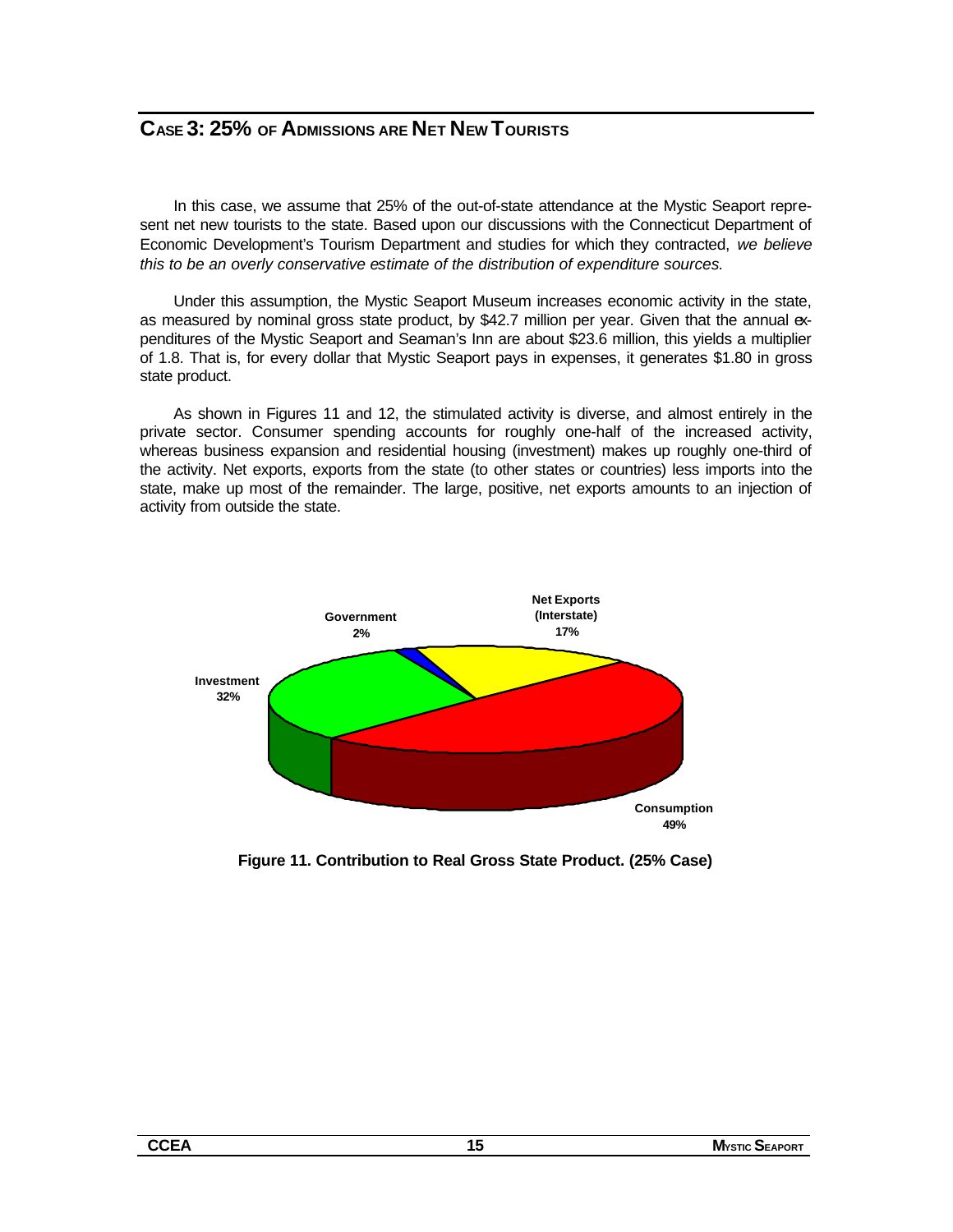

**Figure 12. Distribution of Consumption Spending. (25% Case)**

The \$21.2 million of consumer activity created by the Mystic Seaport Museum is not sectorally localized, but is distributed over many industries. As shown in Figure 12, while the sales of food, beverages, and other nondurables, commonly associated with tourism activities, make up approximately 25% of sales to consumers, expenditures related to households and their operations make up another 26%. Household expenditures are related to the 995 jobs that the Mystic Seaport drectly or indirectly creates. The Mystic Seaport operation also generates a population increase of roughly 250 per year.

These expenditures and population growth have provided opportunities for business, and incentives for business expansion. This is evidenced by the employment increases and by total investment of \$13.5 million. The distribution of investment is provided in Figure 13, below. Approximately \$4.1 million is associated with housing, with the remainder directly associated with business expansion.



**Figure 13. Distribution of Investment Spending. (25% Case)**

The population growth stimulated by the Mystic Seaport Museum, and the taxes paid by these new residents, have caused an expansion of state and local government services amounting to about \$700,000 per year, as shown below in Figure 14. Most of the expansion is in education.

| ۰.<br>۰. |
|----------|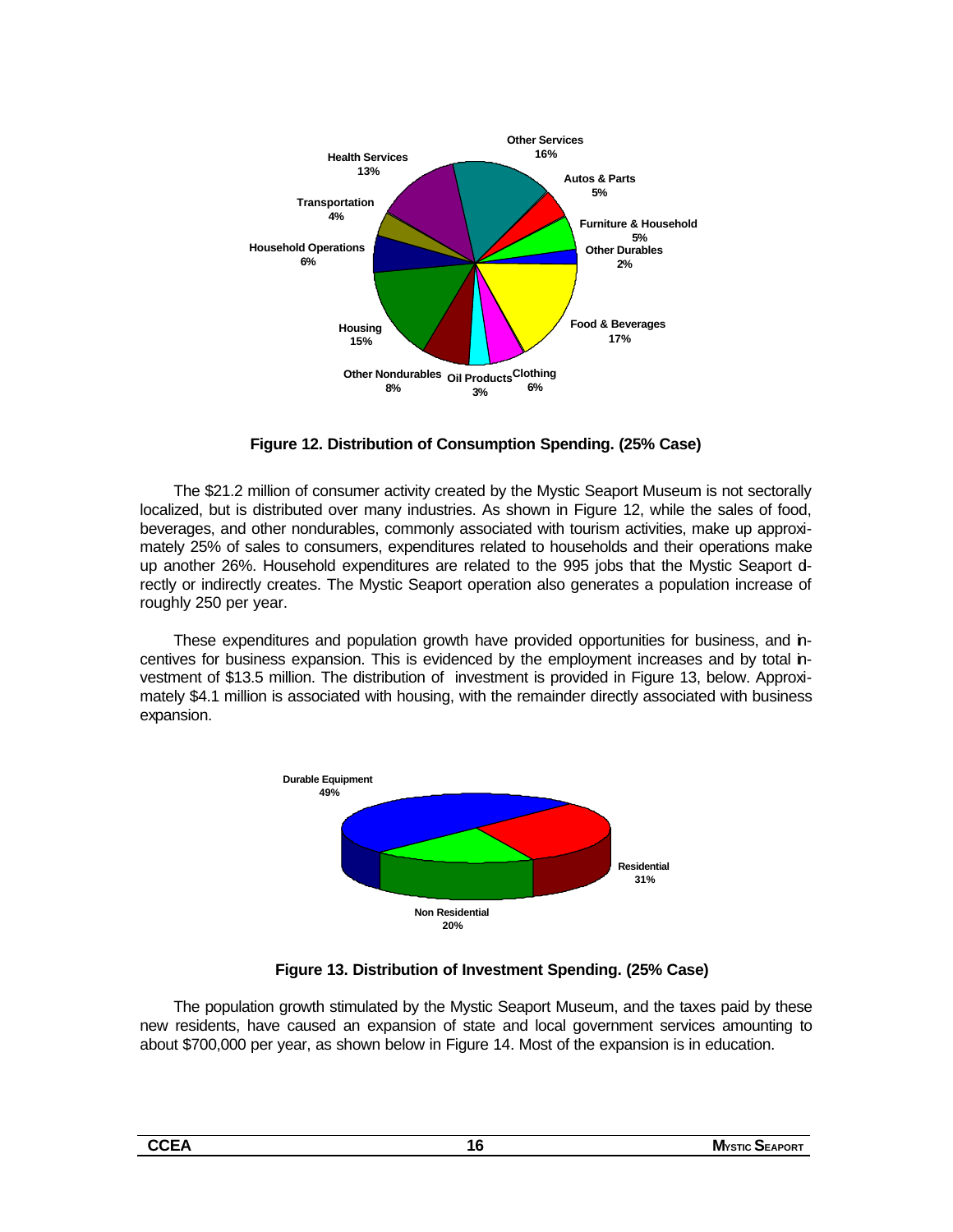Of the 995 jobs created by the Mystic Seaport, 22 are in manufacturing, while 958 are in nonmanufacturing areas and 14 are government. As shown in Figure 15, most of the jobs created are in retail trade (385) and services (465); construction (39) employment is spurred by the housing sales described above and in Figure 13.



**Figure 14. Distribution of Government Spending. (25% Case)**



**Figure 15. Distribution of Non Manufacturing Jobs. (25% Case)**

In summary, the Mystic Seaport Museum contributes widely to the Connecticut economy. Specifically:

• In nominal terms it adds about \$27.5 million per year to total personal disposable income (after-tax income).

• Mystic Seaport generates \$1.80 in economic activity (gross state product) for every \$1.00 in expenses in incurs. (Multiplier of 1.8)

| м.<br>---<br>Ð |  |     |
|----------------|--|-----|
|                |  | or. |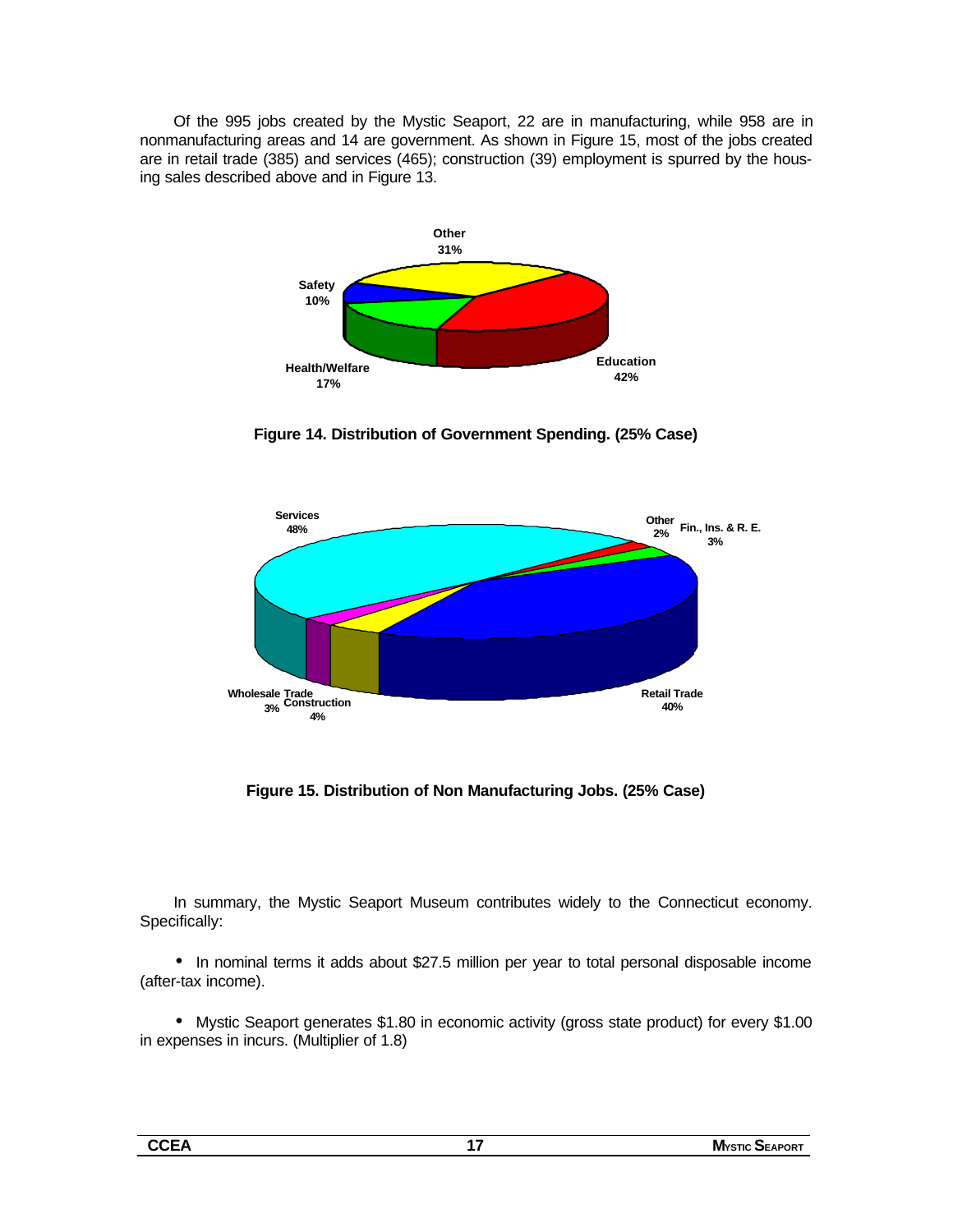• Even though the museum has not-for-profit tax-exempt status, its activities result in the collection of almost \$6 million in taxes each year at all levels of government.

• The Mystic Seaport attracts hundreds of thousands of tourists each year.

• The Mystic Seaport contributes to the expansion of the population, adding about 250 new residents each year.

• The Mystic Seaport puts about 1,000 people to work.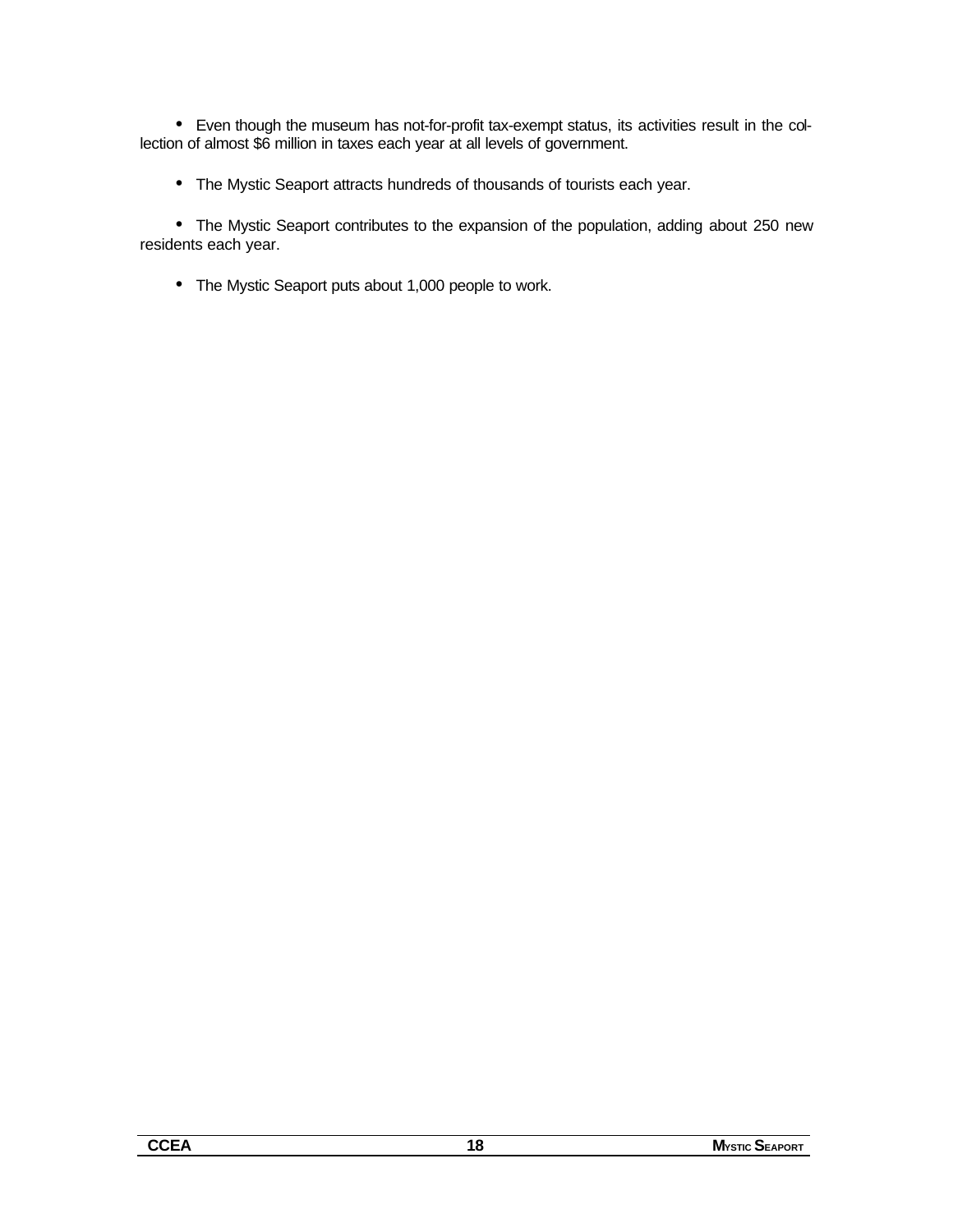## **CASE 4: 10% OF ADMISSIONS ARE NET NEW TOURISTS**

In this fourth case, we assume:

- 10% of the tourists coming from outside the state lengthen their stay in Connecticut, atracted by the Mystic Seaport experience; and
- 50% of the tourists who are Connecticut residents opt to go to the Mystic Seaport rather than attend attractions outside the state.

Such expenditures represent net new expenditures to the state. Based upon our discussions with the Connecticut Department of Economic Development's Tourism Department and upon studies for which they contracted, *we believe this to be the least likely distribution of expenditure sources.* This is our worst case.

Under this assumption, the Mystic Seaport Museum increases economic activity in the state, as measured by nominal gross state product, by \$36.1 million per year. Given that the annual expenditures of the Mystic Seaport are about \$23.6 million, this yields a multiplier of 1.5. That is, for every dollar that Mystic Seaport pays in expenses, it generates \$1.50 in gross state product.

As shown in Figures 16 and 17, the stimulated activity is diverse, and almost entirely in the private sector. Consumer spending accounts for roughly one-half of the increased activity, whereas business expansion and residential housing (investment) makes up roughly one-third of the activity. Net exports, exports from the state (to other states or countries) less imports into the state, make up most of the remainder. The large, positive, net exports amounts to an injection of activity from outside the state.



**Figure 16. Contribution to Real Gross State Product. (10% Case)**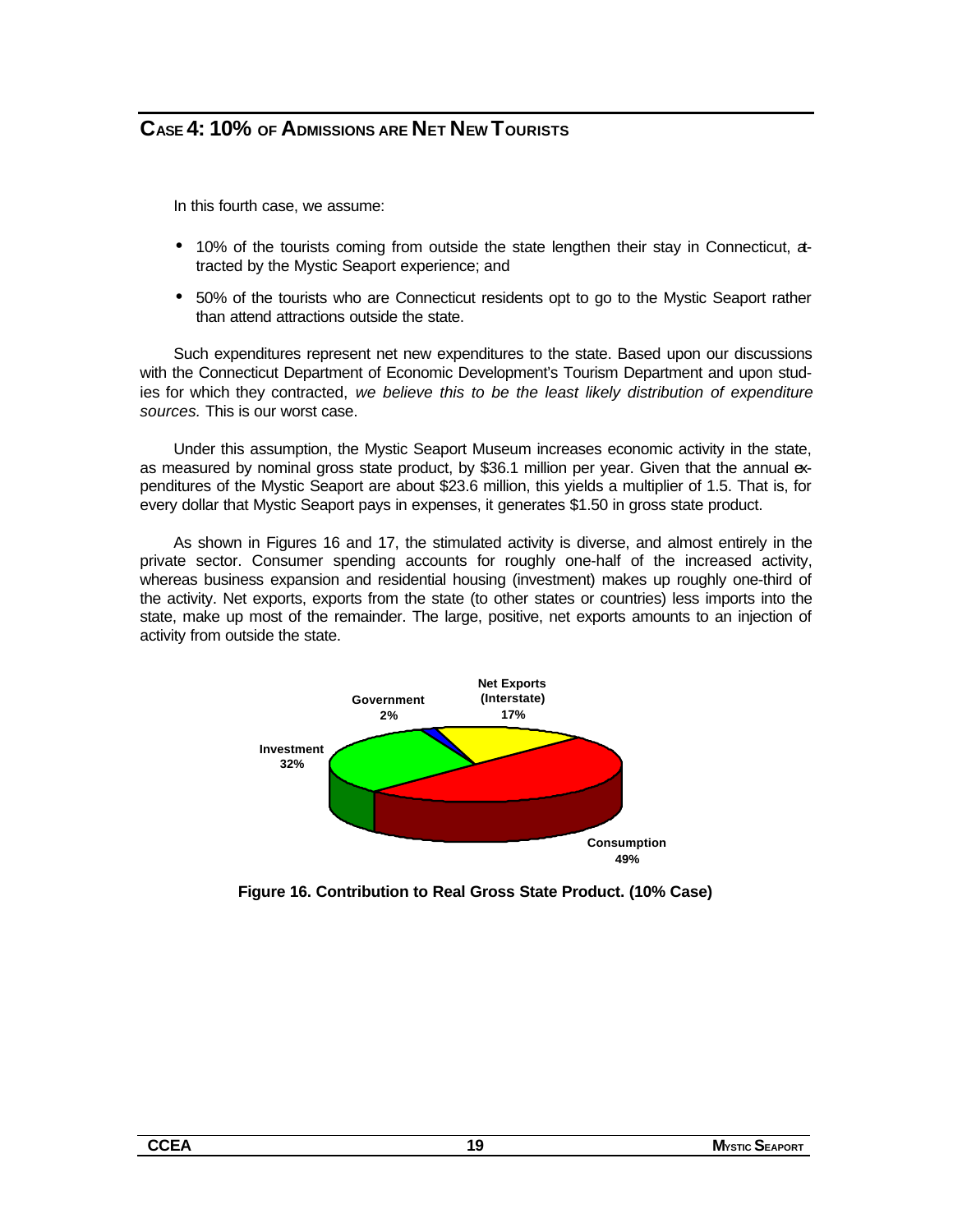

**Figure 17. Distribution of Consumption Spending. (10% Case)**

The \$18.0 million of consumer activity created by the Mystic Seaport Museum is not sectorally localized, but is distributed over many industries. As shown in Figure 17, while the sales of food, beverages, and other nondurables, commonly associated with tourism activities, makes up approximately 25% of sales to consumers, expenditures related to households and their operations make up another 26%. Household expenditures are related to the 840 jobs that the Mystic Seaport directly or indirectly creates. The Mystic Seaport operation also generates a population increase of roughly 215 per year.

These expenditures and population growth have provided opportunities for business, and incentives for business expansion. This is evidenced by the employment increases and by total investment of \$11.4 million. The distribution of investment is provided in Figure 18, below. Approximately \$3.5 million is associated with housing, with the remainder directly associated with business expansion.



**Figure 18. Distribution of Investment Spending. (10% Case)**

|  | ×<br>I |  |
|--|--------|--|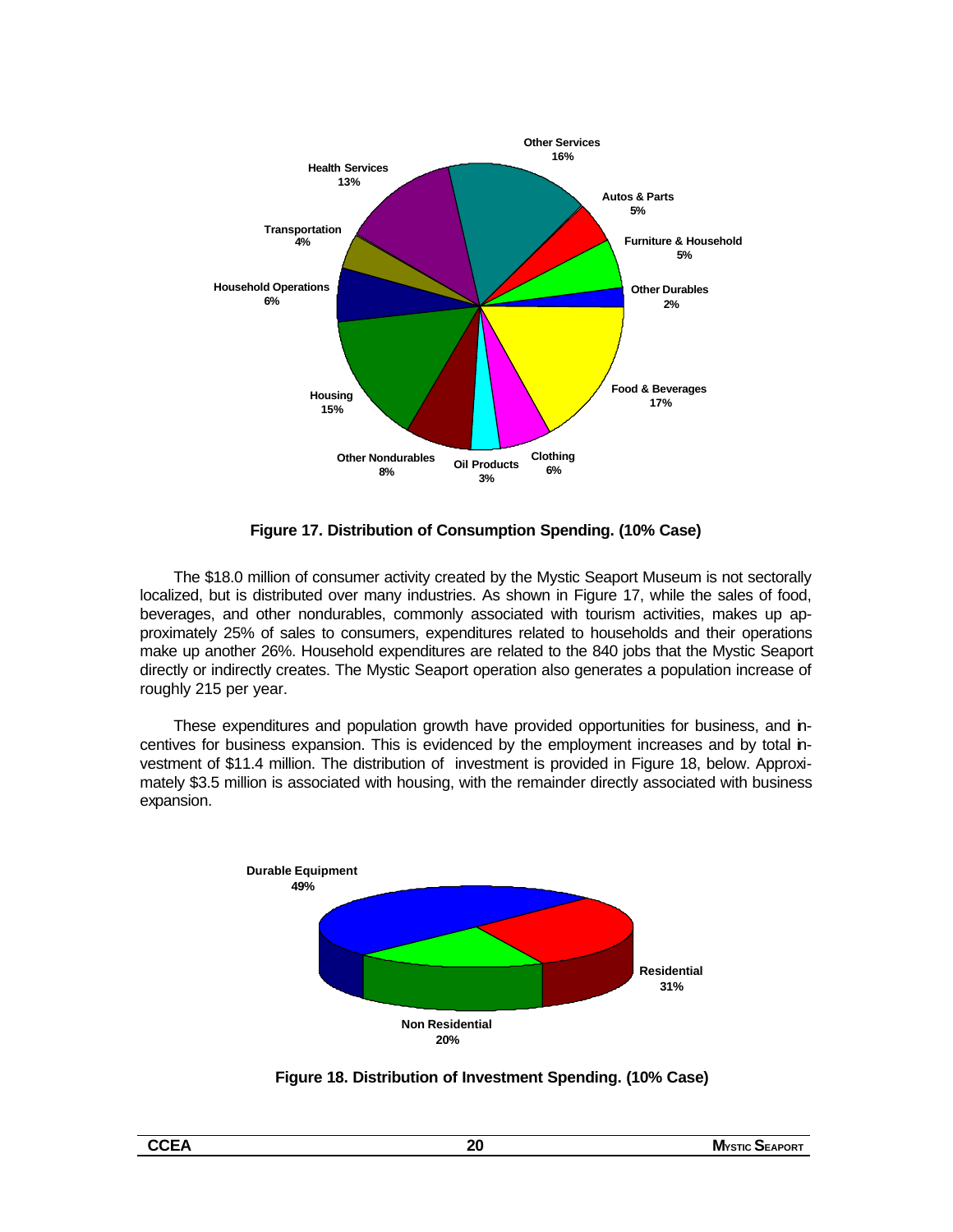The population growth stimulated by the Mystic Seaport Museum, and the taxes paid by these new residents, have caused an expansion of state and local government services amounting to about \$440,000 per year, as shown below in Figure 19. Most of the expansion is in education.

Of the 840 jobs created by the Mystic Seaport, 19 are in manufacturing, while 809 are in nonmanufacturing areas and 12 are government. As shown in Figure 20, most of the jobs created are in retail trade (325) and services (392); construction (33) employment is spurred by housing sales and direct investment described above and in Figure 18.







#### **Figure 20. Distribution of Non Manufacturing Jobs. (10% Case)**

In summary, the Mystic Seaport Museum contributes widely to the Connecticut economy. Specifically:

• In nominal terms it adds about \$23.2 million per year to total personal disposable income (after-tax income).

| ----<br>- 73<br>---- | . . | - -<br>M∿<br>`POR.<br>.<br>m<br>- д<br>. . |
|----------------------|-----|--------------------------------------------|
|                      |     |                                            |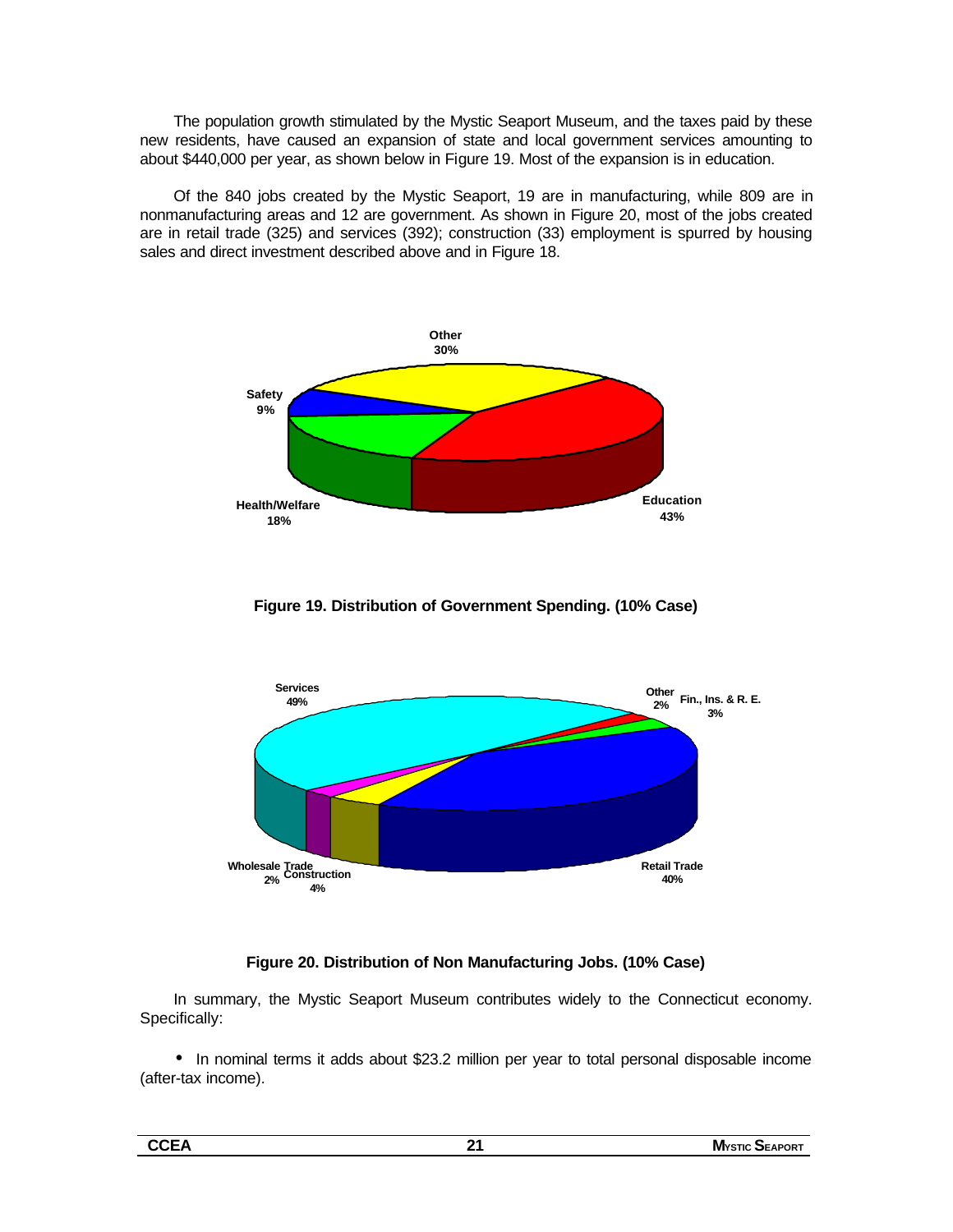• Mystic Seaport generates \$1.50 in gross state product for every \$1.00 in expenses that it pays out. (Multiplier of 1.5)

• Even though the museum has not-for-profit tax-exempt status, its activities result in the collection of about \$5 million in taxes each year at all levels of government.

• The Mystic Seaport attracts thousands of tourists each year.

• The Mystic Seaport contributes to the expansion of the population, adding about 215 new residents each year.

The Mystic Seaport puts about 840 people to work.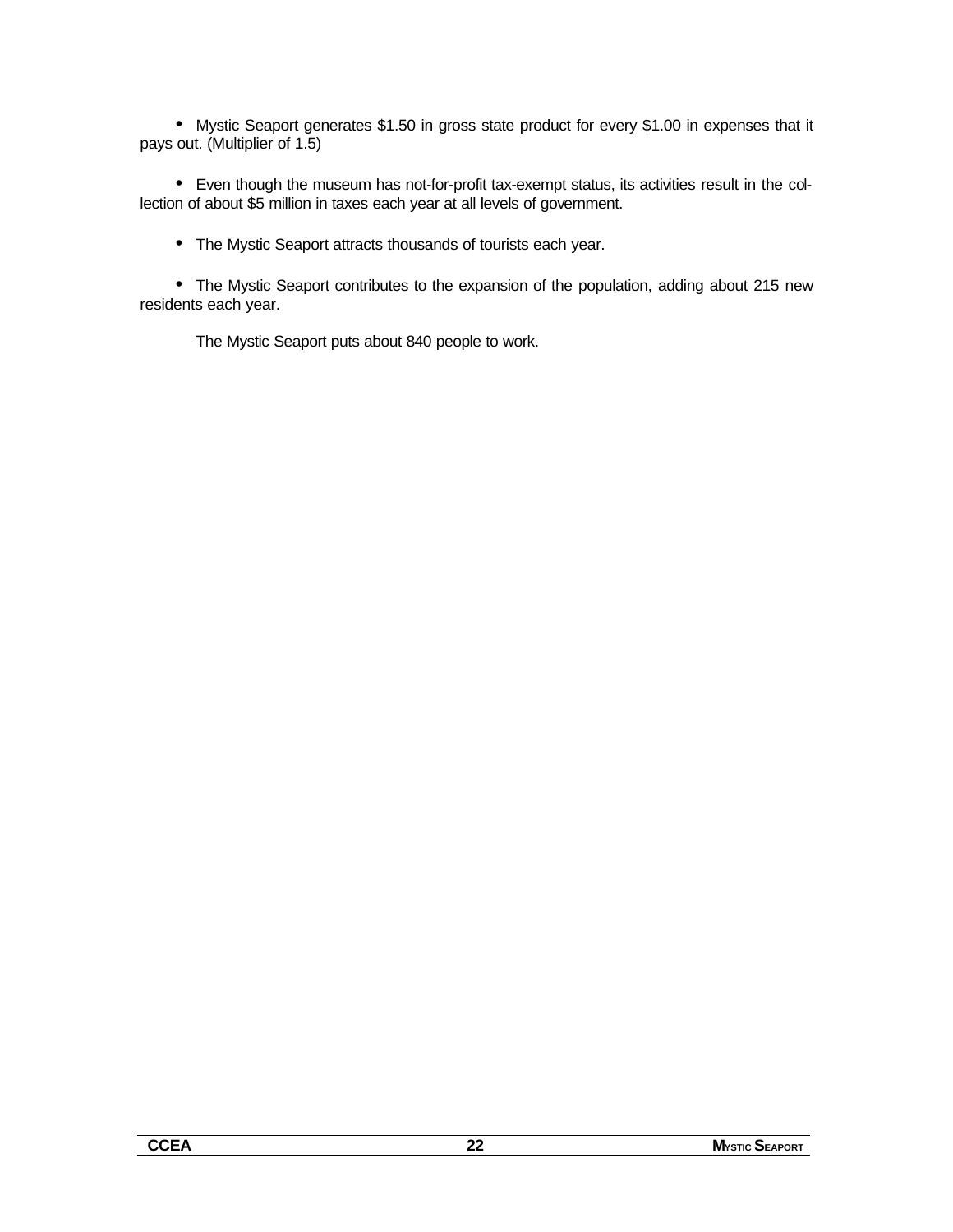#### **CONCLUSIONS**

Unequivocally, the Mystic Seaport Museum makes large and positive contributions to the economic welfare of the residents of Connecticut. According to our most likely set of assumptions (Case 1), directly or indirectly, the Mystic Seaport brings about 1,250 jobs to Connecticut, involving about \$36.5 million in wage and salary disbursements. The Mystic Seaport is responsible for about \$7.5 million in tax receipts across the many levels of government, and a \$34.5 million increase in resident's after-tax income.

In Case 2, a less optimistic case, only 33% of tourist expenditures are assumed to be net new expenditures to the state. Directly or indirectly, the Mystic Seaport creates about 1,080 jobs, involving wage and salary disbursements of \$31.6 million. The Mystic Seaport increases the income of residents by \$29.8 million, after taxes and transfers.

In Case 3, 25% of tourist expenditures are assumed to be net new expenditures to the state. About 1,000 jobs are created by the Mystic Seaport, along with \$30.0 million in wage and salary disbursements. The Mystic Seaport increases resident's income, after taxes and transfers, by \$27.4 million.

In Case 4, only 10% of tourist expenditures are assumed to be net new expenditures to the state. About 840 jobs are created by the Mystic Seaport, along with \$24.6 million in wage and salary disbursements. The Mystic Seaport increases resident's income, after taxes and transfers, by \$23.2 million.

There is no downside to this analysis. This is an industry that attracts new business from out of state. In this industry in Connecticut, no other attraction draws tourists to it as a final destination as does the Mystic Seaport. Moreover, it is a "clean" industry, with an interest in preserving Connecticut's beauty and ambiance.